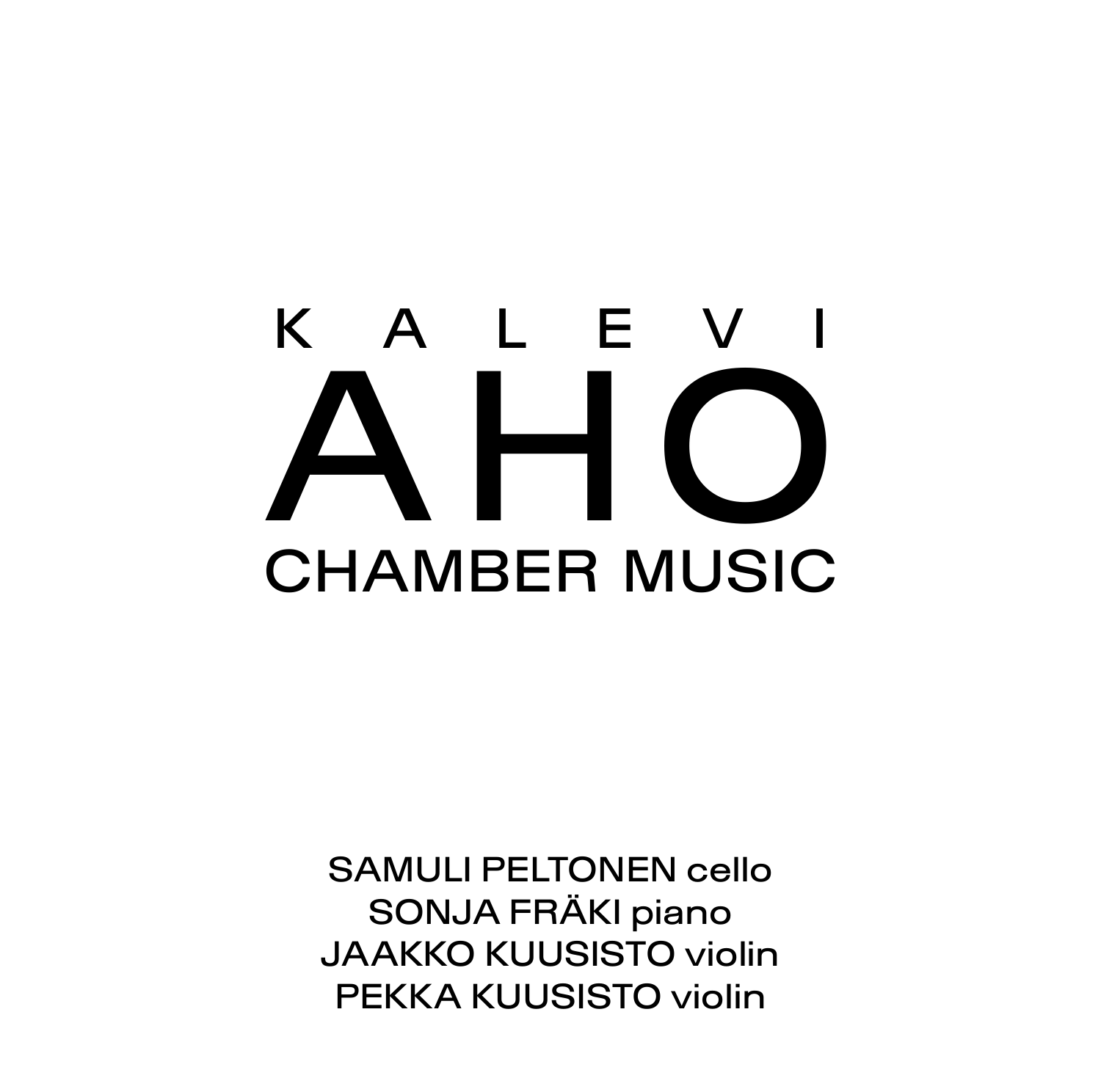# AHO, Kalevi (b. 1949)

|   | Prelude, Toccata and Postlude (1974) (Novello)              | 9'36  |
|---|-------------------------------------------------------------|-------|
|   | for cello and piano                                         |       |
| 1 | Prelude                                                     | 3'20  |
| 2 | Toccata                                                     | 3'07  |
| 3 | Postlude                                                    | 3'08  |
|   |                                                             |       |
|   | 4 <b>Lamento</b> for two violins (2001) (Modus Musiikki Oy) | 4'36  |
|   | In memoriam Sakari Laukola                                  |       |
|   |                                                             |       |
|   | 5 Halla for violin and piano (1992) (Fennica Gehrman)       | 7'40  |
|   |                                                             |       |
|   | Sonata for solo violin (1973) (Fennica Gehrman)             | 20'57 |
| 6 | Tempo di ciacona - Più mosso - Prestissimo                  | 8'30  |
| 7 | Andante                                                     | 3'50  |
|   | <sup>8</sup> Grandioso – Coda                               | 8'36  |
|   |                                                             |       |
|   | ▣ In memoriam Pehr Henrik Nordgren                          | 10'09 |

for solo violin (2009) *(Fennica Gehrman)*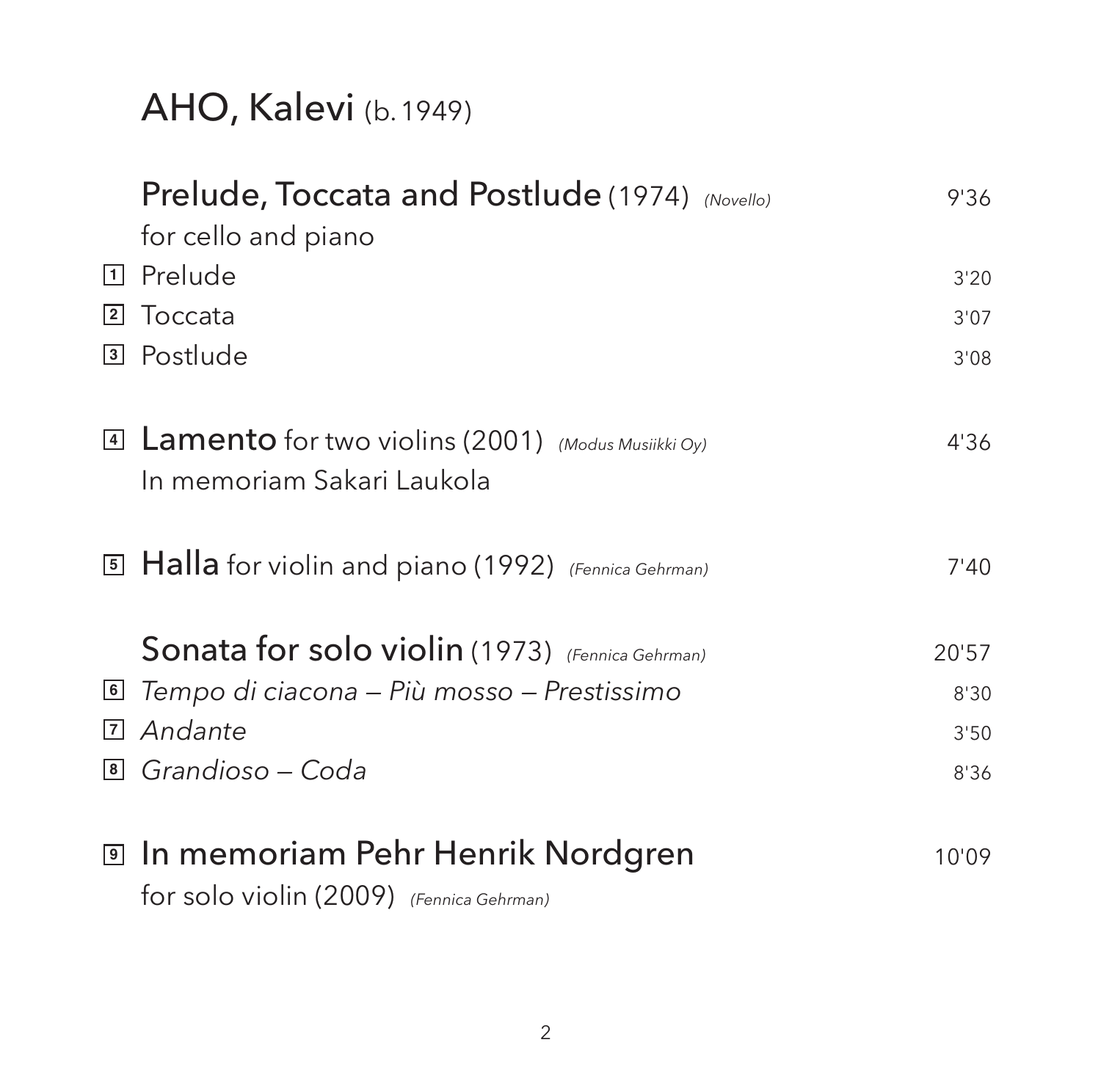| Piano Sonata No. 2 (2016) (Fennica Gehrman)                  | 26'30 |
|--------------------------------------------------------------|-------|
| Hommage à Beethoven                                          |       |
| $\boxed{10}$ I. Allegro – Presto – Allegro molto – attacca – | 9'04  |
| $\mathbb{H}$ II. Tranquillo                                  | 5'01  |
| $\mathbb{E}$ III. Allegro molto – attacca –                  | 4'33  |
| 13 IV. Campane - attacca -                                   | 2'55  |
| <sup>14</sup> V. Allegro                                     | 4'54  |
|                                                              |       |

TT: 80'43

 Samuli Peltonen *cello* Sonja Fräki *piano* Jaakko Kuusisto *violin* Pekka Kuusisto *violin* [track 4]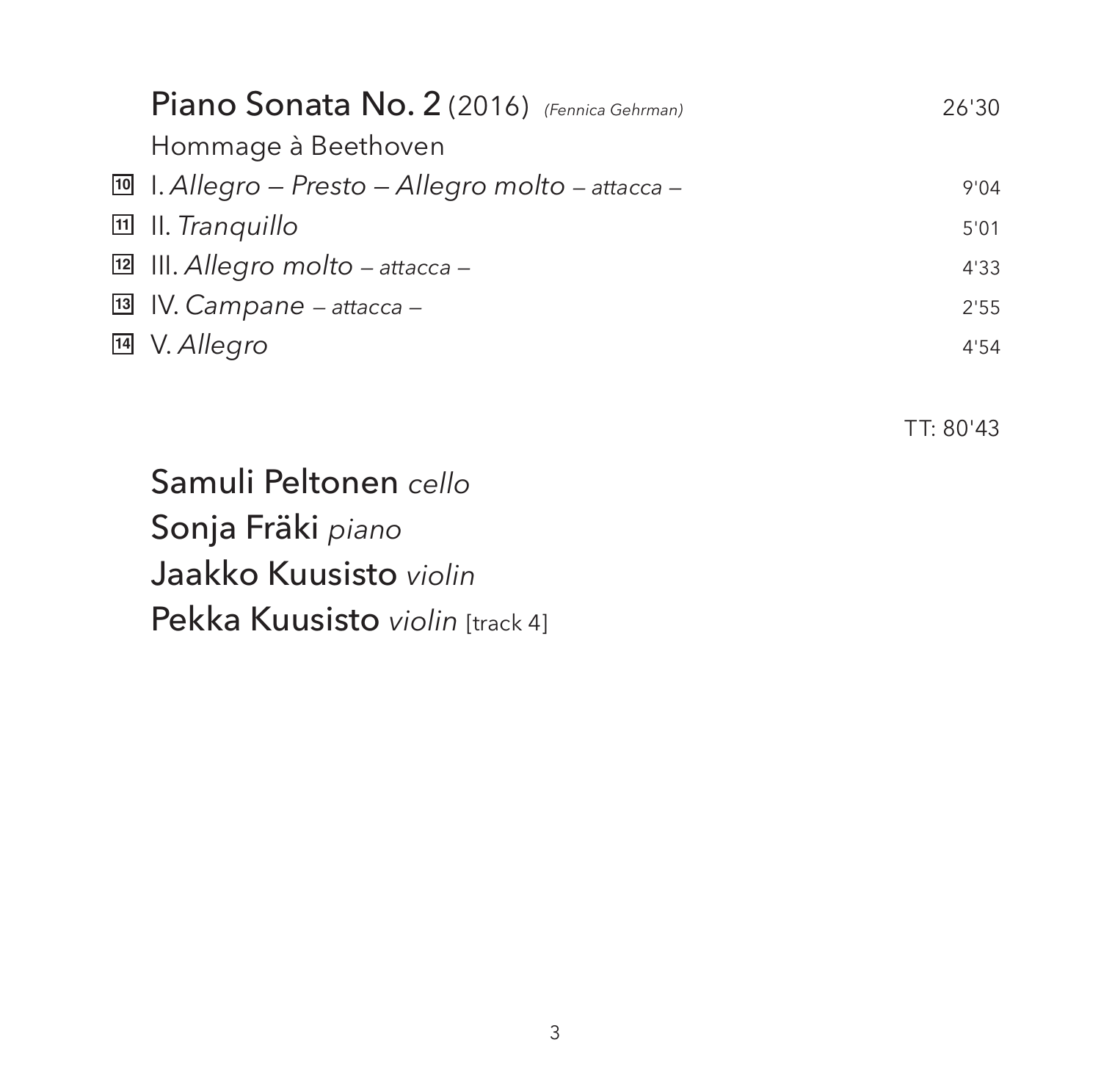### **Kalevi Aho**

Kalevi Aho, one of Finland's foremost contemporary composers, was born in Forssa in southern Finland on 9th March 1949. He commenced violin studies in his home town at the age of ten, and his first compositions also date from this time. From the autumn of 1968 he studied the violin and composition at the Sibelius Academy in Helsinki; his composition teacher was Einojuhani Rautavaara.

After graduating as a composer (1971), Kalevi Aho continued his studies in Berlin (1971–72) as a pupil of Boris Blacher at the Staatliche Hochschule für Musik and darstellende Kunst. From 1974 until 1988 he was a lecturer in musicology at Helsinki University, and from 1988 until 1993 he was a professor of composition at the Sibelius Academy. Since the autumn of 1993 he has worked in Helsinki as a freelance composer.

The central focus of Aho's work consists of large-scale orchestral, chamber and vocal works; to date his output includes five operas (1978–2017), seventeen symphonies (1969–2014), thirty-one concertos (1981–2018), three chamber symphonies for string orchestra, other orchestral and vocal music and a large amount of music for chamber ensembles and solo instruments.

He has also made a number of arrangements and orchestrations of works by other composers. The most important of these is the completion of Uuno Klami's un finished ballet *Pyörteitä* (*Whirls*). In 1992 the Lahti Symphony Orchestra appointed Kalevi Aho composer in residence, and since 2012 he has been its composer laureate.

In Finland Aho has also gained a reputation as an assiduous writer on music and with his writings and speeches he has also taken a critical stand on the country's culture politics. He has occupied a number of important positions in Finnish cultural life.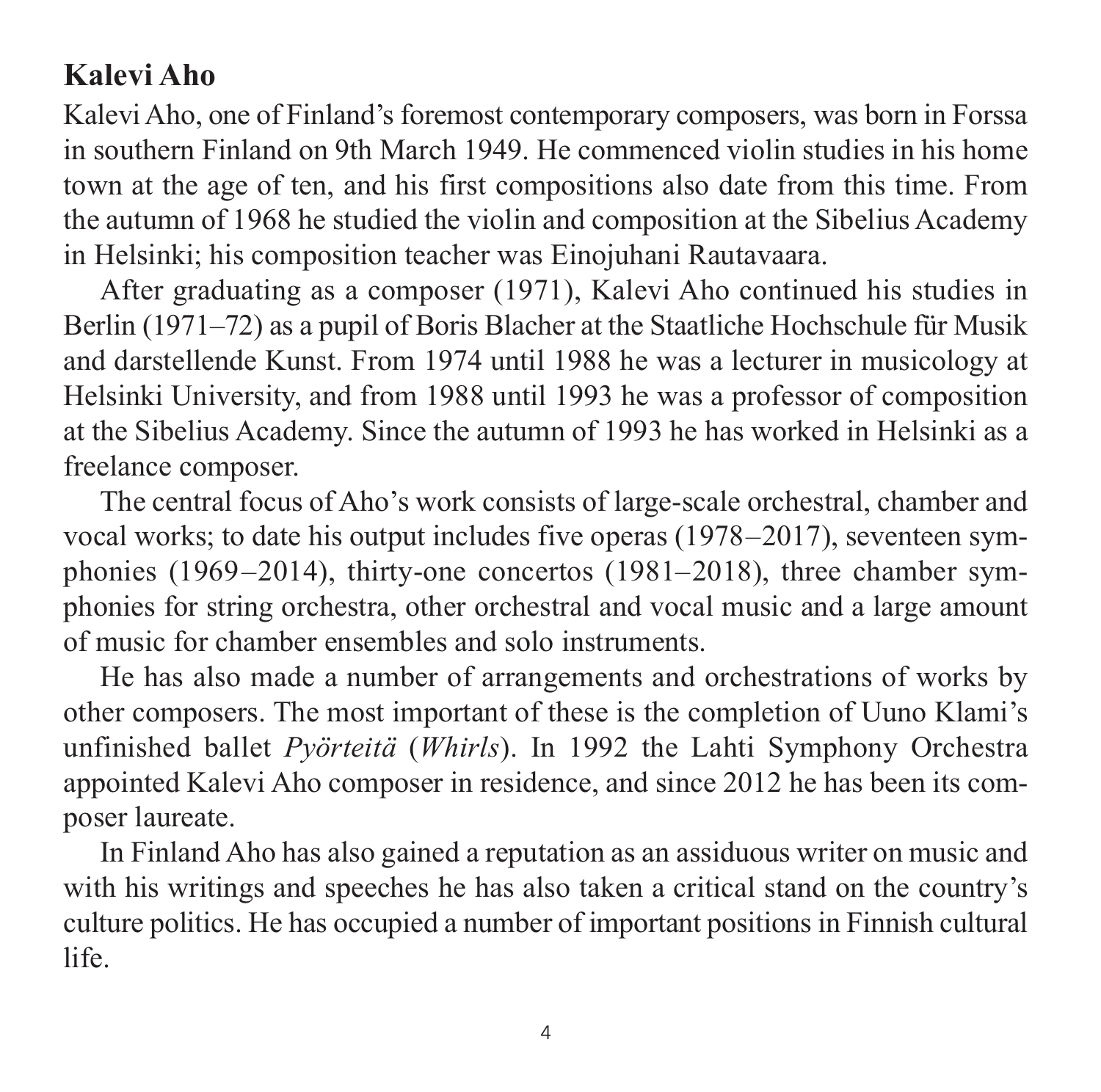### **Prelude, Toccata and Postlude for cello and piano**

*Prelude, Toccata and Postlude* for cello and piano was composed in 1974. At first I started to write a solo work for cello for use in a competition, but I later gave up this idea and wrote a virtuoso work in three contrasting sections for cello/piano duo. The Prelude starts off forcefully, but at a relatively calm tempo. The central episode is Toccata, which proceeds at a very fast tempo and tests the limits of the virtuosic possibilities of both cello and piano. The Postlude forms a peaceful, quiet coda for the work. The piece was premièred by Erkki Rautio and Ralf Gothóni in Helsinki on 14th February 1977.

#### **Lamento for two violins**

I composed *Lamento* in February 2001 in memory of the young violinist Sakari Laukola. When Sakari (Sakke) passed away after a long illness, his parents con tacted me and asked me for a piece for two violins, for their son's funeral. I had known Sakari Laukola myself; we had, for example, played for some years on the same desk in the Turku Musical Society Orchestra, which convenes once a year. I immediately wrote *Lamento*, and it was first performed by Sakke's best friends, the violinists Janne Malmivaara and Tuomas Rousi by his coffin at the Turku Ylös nousemuskappeli (Resurrection Chapel) on 16th February 2001. Some months later I also made a version of the piece for two violas.

The piece is based on a motif derived from the musical notes in the name 'Sakari Laukola': Es (E flat) –  $A - A - Re(D) - La(a) - La(A)$ . From a hesitant beginning, the work gradually increases in speed, rising to a climax in the top register. The end of the piece is dominated by a simple motif repeated numerous times, a sort of musical farewell gesture.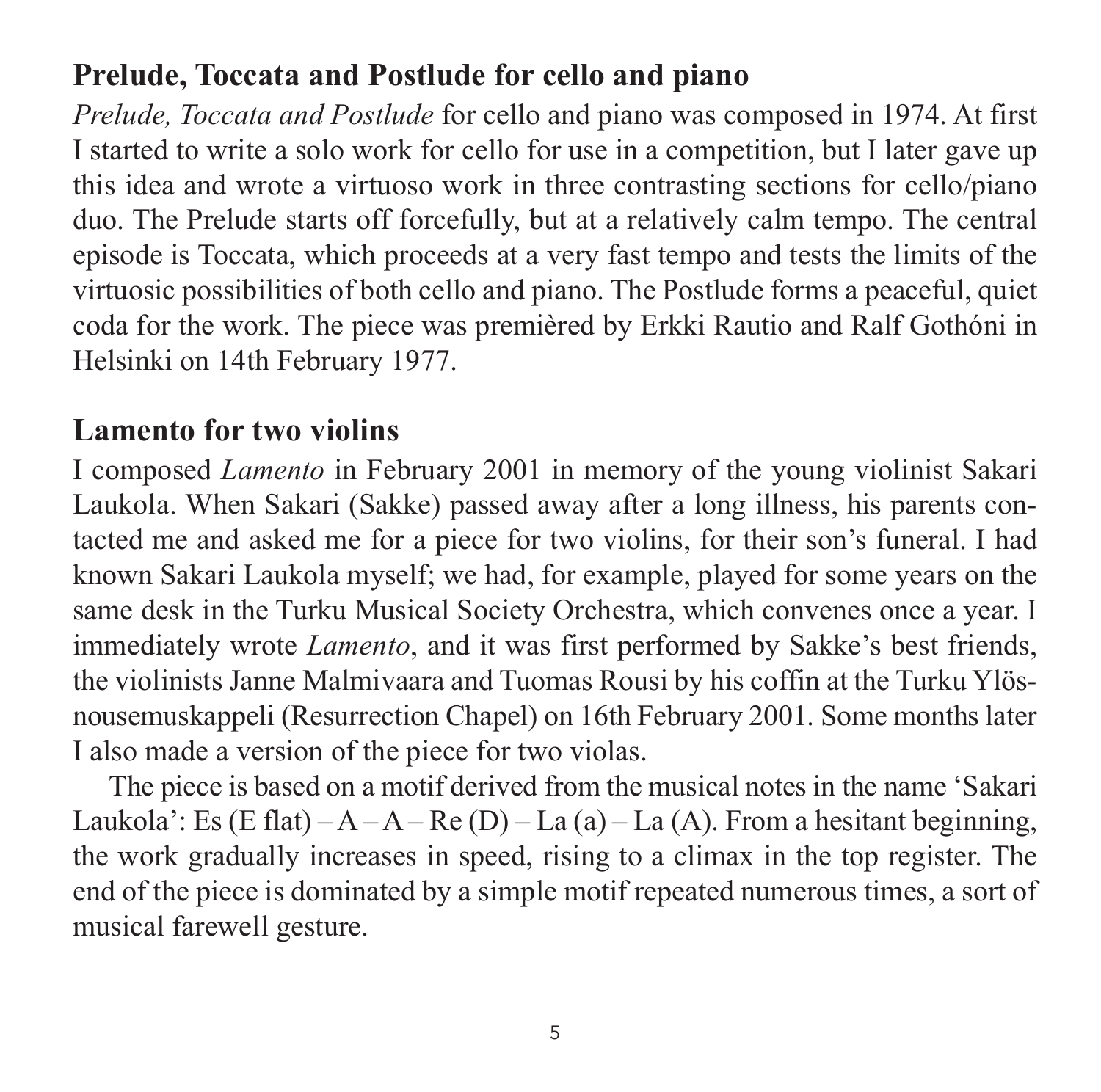#### **Halla for violin and piano**

I composed *Halla* as the compulsory piece in a Nordic competition for violin/piano duos that was planned to take place in Vaasa in 1992. The competition was can celled, however, so the piece received its first performance at the Kuhmo Chamber Music Festival on 27th July 1994, played by Semmy Stahlhammer and Juhani Lagerspetz. *Halla* comprises two main sections; the sound masses are set in motion with robust forcefulness, and the work's character then becomes gradually more fragile. When choosing the title I wanted to use a beautiful Finnish word; *Halla* (frost) refers to the work's brittle, 'frozen' ending.

#### **Sonata for Solo Violin**

In 1972–73 I completed my national service as a civilian in the Perniö Alcoholic Care team. I had a violin with me, and it was in Perniö, in my free time, that I com posed my Sonata for Solo Violin. I had practised Bach's Solo Violin Sonatas and had also superficially gone through Bartók's Solo Violin Sonata, and these works were the role models for my own piece. The work is in one movement and lasts about 21 minutes. It is based on the B–A–C–H motif throughout, heard initially as G–F sharp–A–G sharp, and later at other pitches as well.

It begins richly, in the tempo of Bach's famous Chaconne, although the start of my piece does not clearly adhere to chaconne form. A demanding *pizzicato* passage leads to a faster tempo, where the music rises up into the violin's uppermost register and simultaneously rises to a big climax. In contrast, there follows a calm, dreamy *Andante* passage, after which comes a majestic fugue on the B–A–C–H theme. Then comes the coda, freer in form, ending with the sonata's main motif.

When I was writing the Solo Violin Sonata, I practised the work well enough that I could play it a few times to friends. The official public première, however,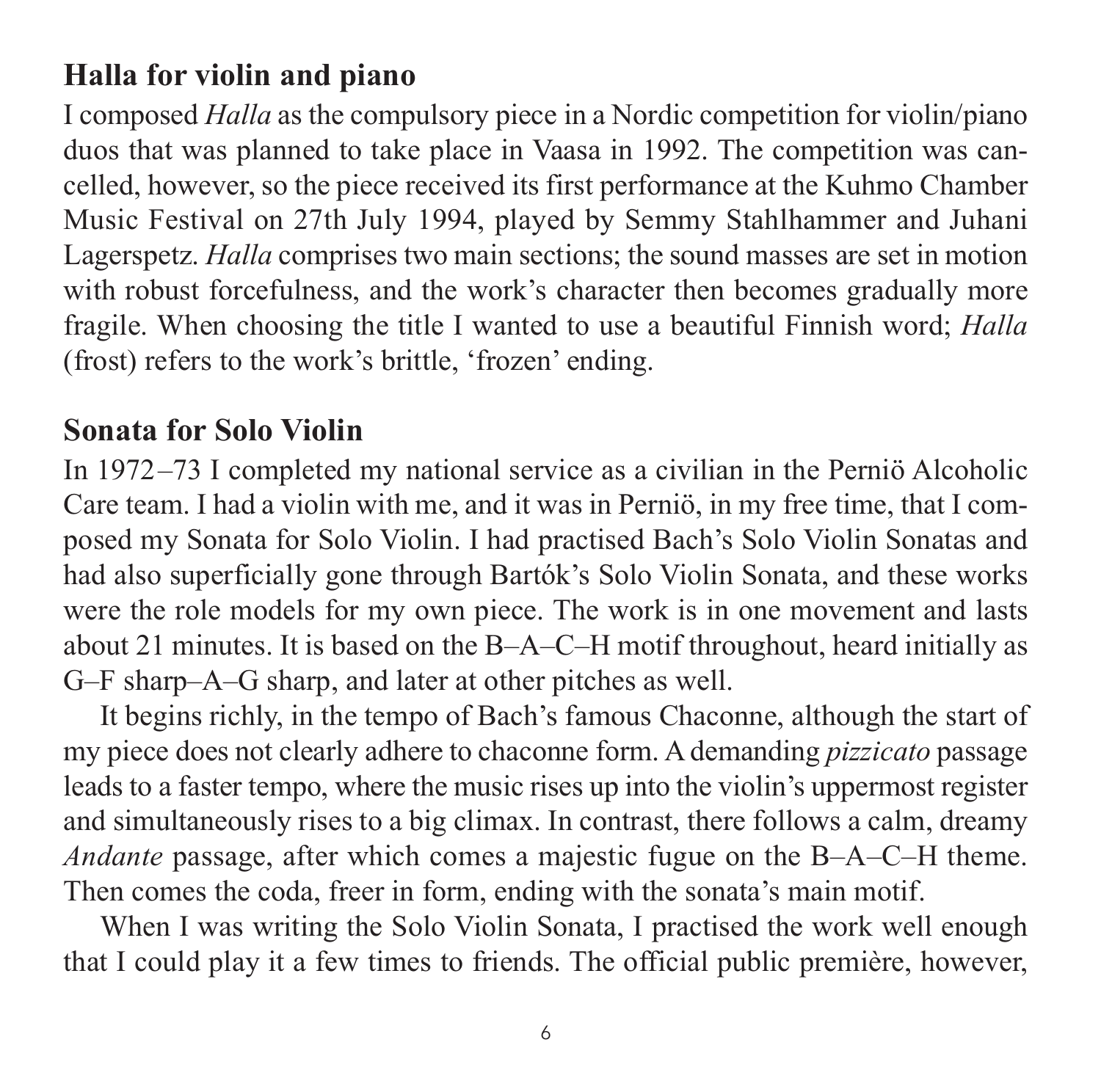did not take place until 17th April 1978, when Olavi Pälli played it at a concert in Helsinki.

#### **In memoriam Pehr Henrik Nordgren for solo violin**

In 2009, the violinist and conductor John Storgårds performed as a soloist at the Lux Musicae festival in Siuntio. He wanted to present a première in his solo violin concert, and in February 2008, while planning his concert programme, Storgårds asked Pehr Henrik Nordgren for a suitable piece. Pehr Henrik was already very ill at this stage, however, and on 25th August 2008, he died, without having started to compose the piece.

When he heard about Nordgren's death, Storgårds immediately called me and suggested that I compose a work entitled *In memoriam Pehr Henrik Nordgren* for his Siuntio concert. I was delighted to take on this task, out of respect for the composer, who had been a close friend. I wrote the work in May 2009, and it was pre mièred by Storgårds in Siuntio on 15th November that year.

The ten-minute piece is based on the musical notes in Pehr Henrik Nordgren's name: E–H (=B)–D–G. These notes constitute the framework of an eight-note scale – which I called the Nordgren scale – as follows: E–F–G–G sharp–A sharp–B–C– D. The whole piece is based on this single scale; therefore it does not use all twelve notes of the chromatic scale.

The character of the piece is meditative and elegiac – often the music pauses on the border between musical note and noise, and in the end the music retreats as if towards weightless, otherworldly heights.

#### **Piano Sonata No. 2, 'Hommage à Beethoven'**

I composed my large-scale Piano Sonata No. 2 in 2016 as a gift for the pianist Sonja Fräki, who completed her doctorate at the Sibelius Academy that year on the subject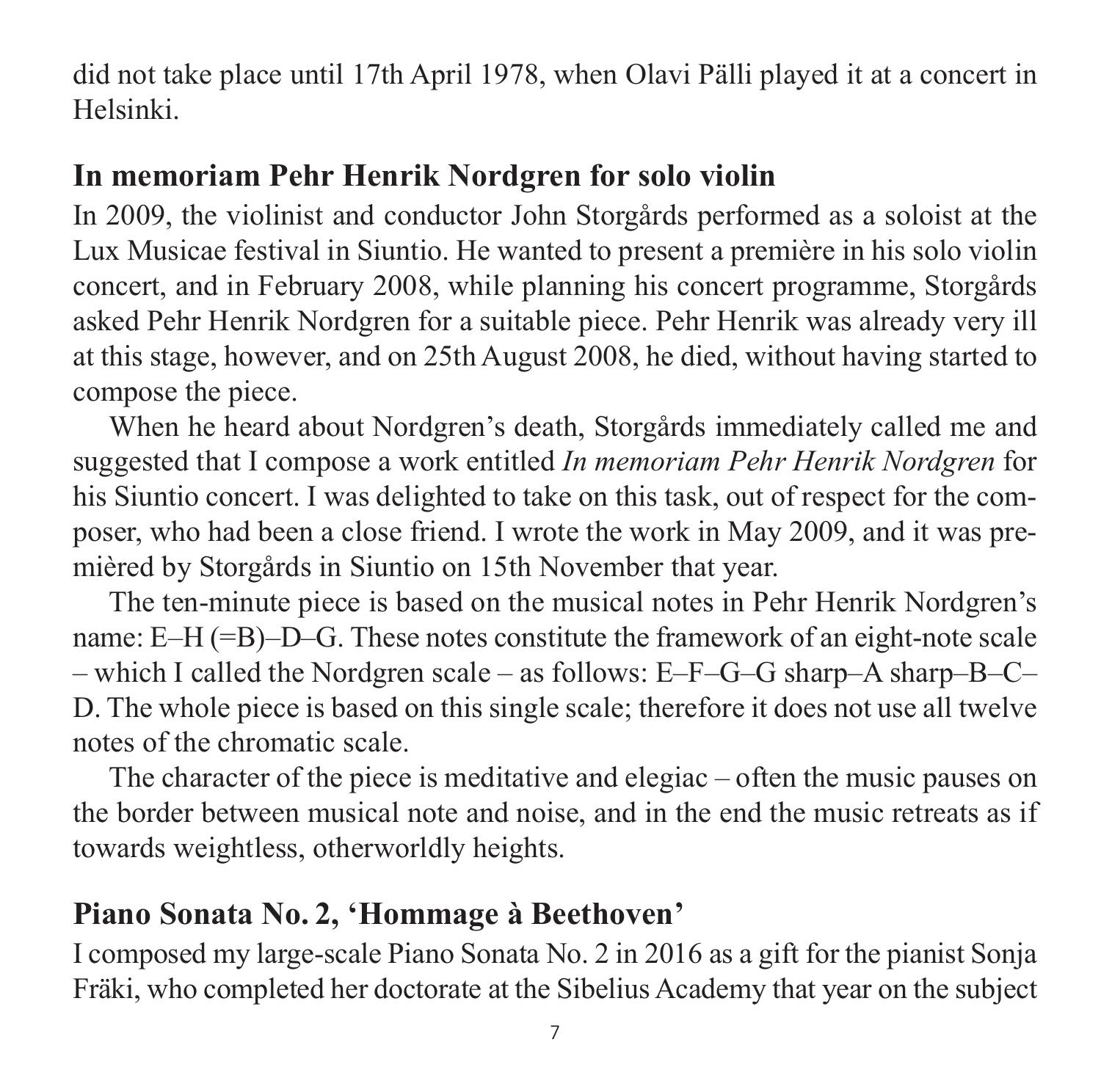of my piano music. Fräki gave the first performance of the sonata at the Mänttä Music Festival on 1st August 2018.

In nineteenth century piano music, paraphrases – especially of operas – were common; Liszt, for example, made a number of them. My Second Piano Sonata is linked to this subsequently largely forgotten tradition. Its musical material is largely based on the most important themes of Beethoven's most daring and extensive piano sonata, the 'Hammerklavier' Sonata. The work is not purely a paraphrase, however, but rather a commentary on the 'Hammerklavier' Sonata, in which Beethoven's motifs are frequently 'misquoted' and developed in a different direction.

The first movement of the sonata is the most extensive and imposing. It begins robustly, like the 'Hammerklavier' opening motif with extra impetus, an idea that immediately follows its own path. Often the piano writing is spread over three staves. At the heart of the first movement is a large-scale, technically demanding double fugue, and the polyphonic material eventually blends into the main theme, crowning the entire movement. The slow second movement follows without a break. The third movement is like a scherzo, based on the musical material of Beetho ven's second movement. The fourth movement, which imitates the sound of bells, has no connection with Beethoven. The final movement gathers the sonata's motifs together until they gradually break free, and the warbling of birds leads the sonata towards its enigmatic conclusion.

Beethoven's spirit is in the background of the sonata, and is seen from a contemporary perspective. I have composed one other comparable work, the string quintet 'Hommage à Schubert', which similarly aims to be a contemporary commentary on Schubert's String Quintet.

*© Kalevi Aho 2019*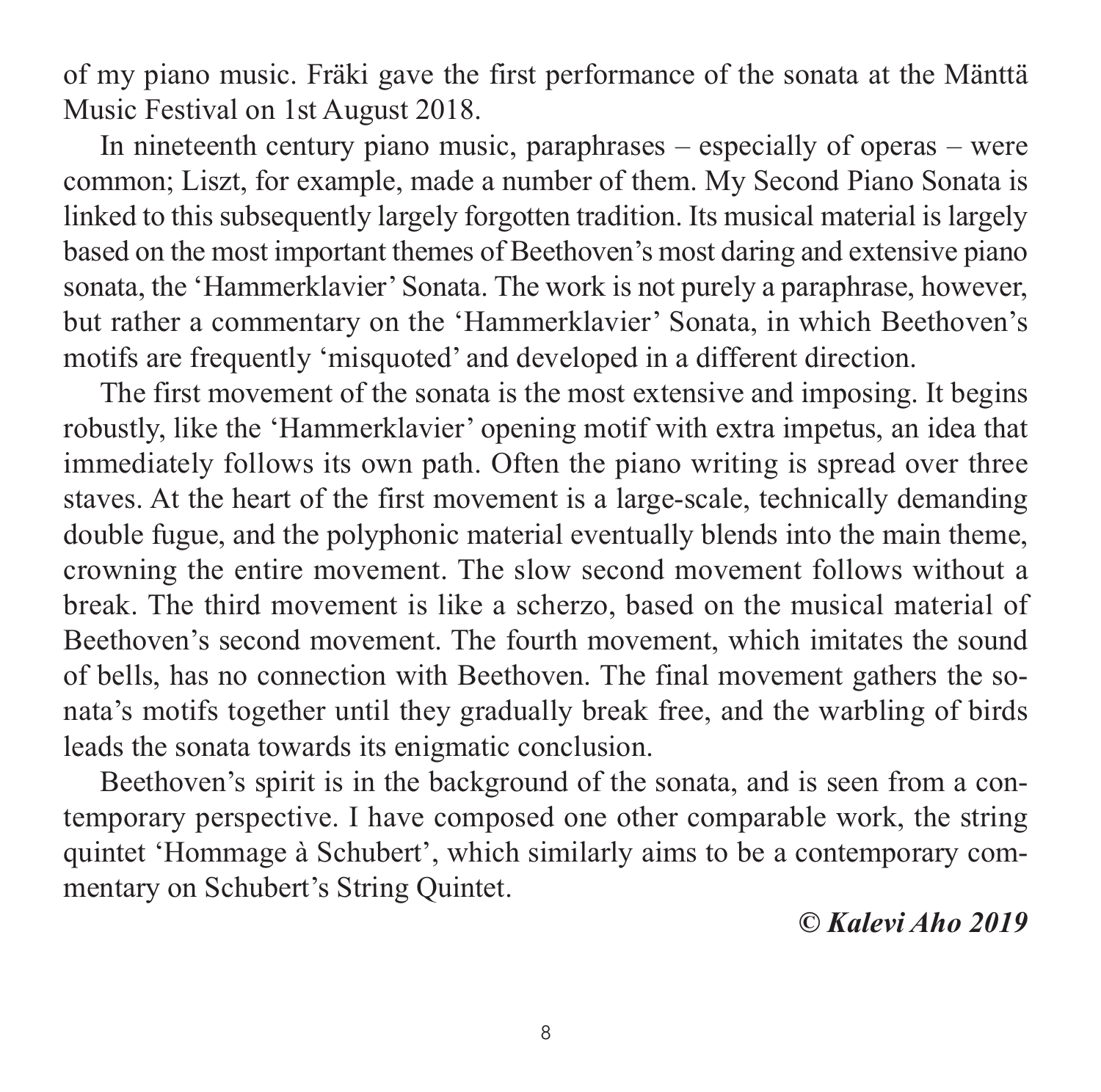Cellist **Samuli Peltonen**'s powerful and charismatic interpretations are especially to the fore in romantic and contemporary repertoire. He is the winner of many international competitions, and has played as a soloist with symphony orchestras in Finland and internationally, collaborating with conductors such as Sakari Oramo, Osmo Vänskä and Leif Segerstam. Currently he plays principal cello at the Finnish National Opera, and is frequently invited as guest principal at the Copenhagen Opera and Opera Australia. As a chamber musician, too, he enjoys a highly success ful international career. He is an artistic director of the Kaskinen Music Summer together with Anna-Mari Peltonen. He performs on a Giovanni Grancino cello, the purchase of which was made possible by Mandatum Life.

*[www.samulipeltonen.com](http://www.samulipeltonen.com)*

The Finnish pianist **Sonja Fräki** specializes in the piano music of Kalevi Aho, which was the topic of her doctoral studies at the Sibelius Academy. She graduated as Doctor of Music in 2016. Her disc featuring the Aho's complete solo piano music (BIS-2106) was named as the Recording of the Month by Musicweb International in March 2015. Sonja Fräki has been successful at several international piano competitions, for example the Liszt Competition in Wrocław in 2008 (third prize) and the Schubert Competition in Dortmund in 2003 (fourth prize). She has performed as a soloist with various orchestras, including the Lahti Symphony Orchestra, Turku Philharmonic Orchestra and Tapiola Sinfonietta.

*[www.sonjafraki.com](http://www.sonjafraki.com)*

Conductor, composer and violinist **Jaakko Kuusisto** enjoys an extensive career that was launched by a series of successes in international violin competitions in the 1990s. He is among the most frequently recorded Finnish instrumentalists; his most recent release is the complete Solo Sonatas and Partitas by J. S. Bach for BIS.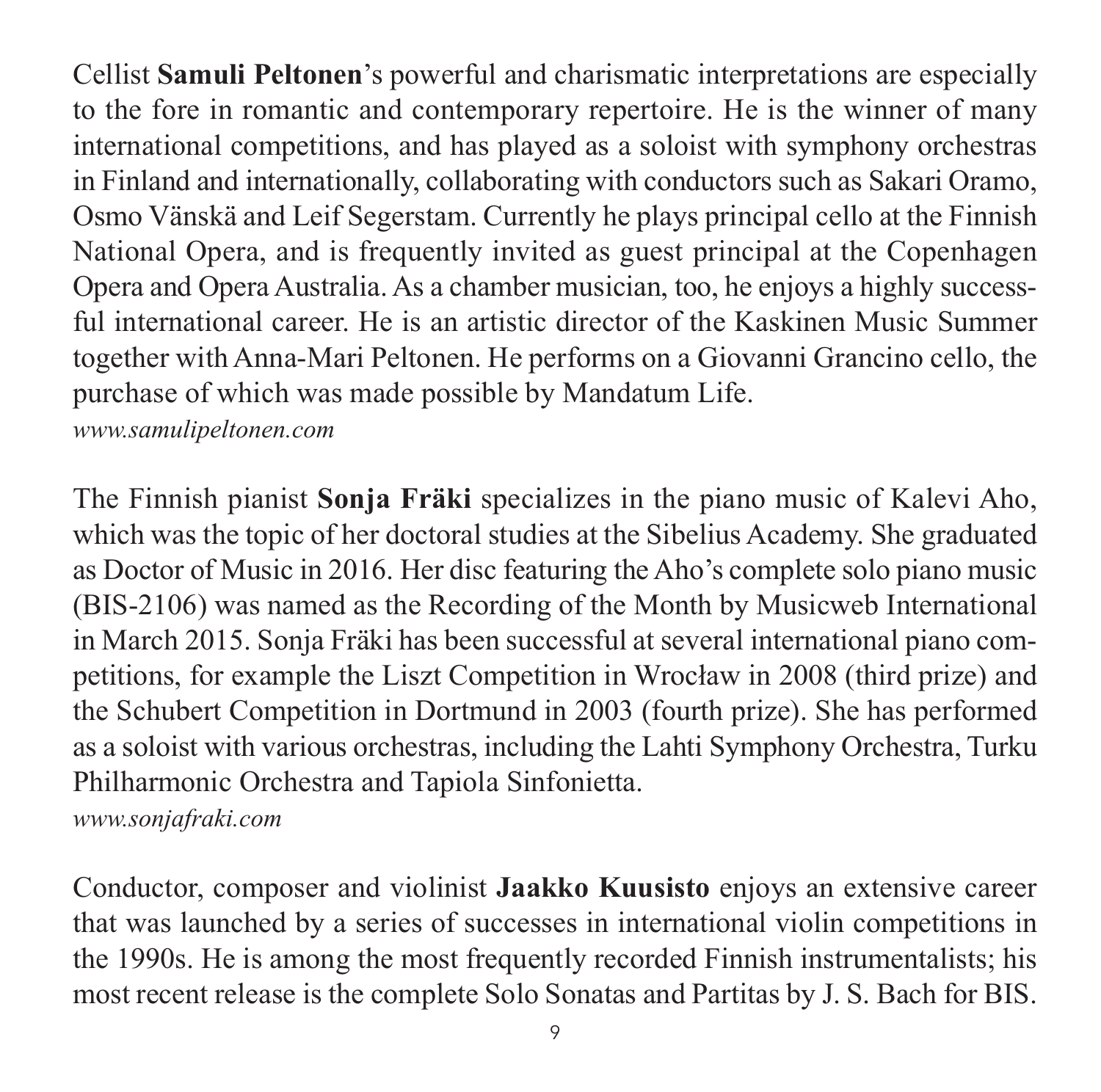Kuusisto's compositions consist of more than 30 opuses: chamber and vocal music, orchestral pieces and operas as well as music for films. His conducting repertoire is equally versatile and ranges from baroque to the latest new works, regardless of genre. He is currently chief conductor of Kuopio Symphony Orchestra, and artistic director of Oulu Music Festival.

*[www.jaakkokuusisto.fi](http://www.jaakkokuusisto.fi)*

Violinist, conductor and composer **Pekka Kuusisto** is known for his fresh approach to repertoire, programming and performance. He performs with major orchestras worldwide and has appeared at London's BBC Proms, Edinburgh International Festival, Rheingau Musik Festival, Hollywood Bowl Los Angeles and Mostly Mozart Festival at New York's Lincoln Center. He has ongoing relationships as artistic partner with the Mahler Chamber Orchestra and Saint Paul Chamber Orchestra, and artistic best friend with the Deutsche Kammerphilharmonie Bremen. An advocate of new music, he has given premieres of concertos by Daníel Bjarnason, Sauli Zinovjev, Anders Hillborg, Andrea Tarrodi and Philip Venables.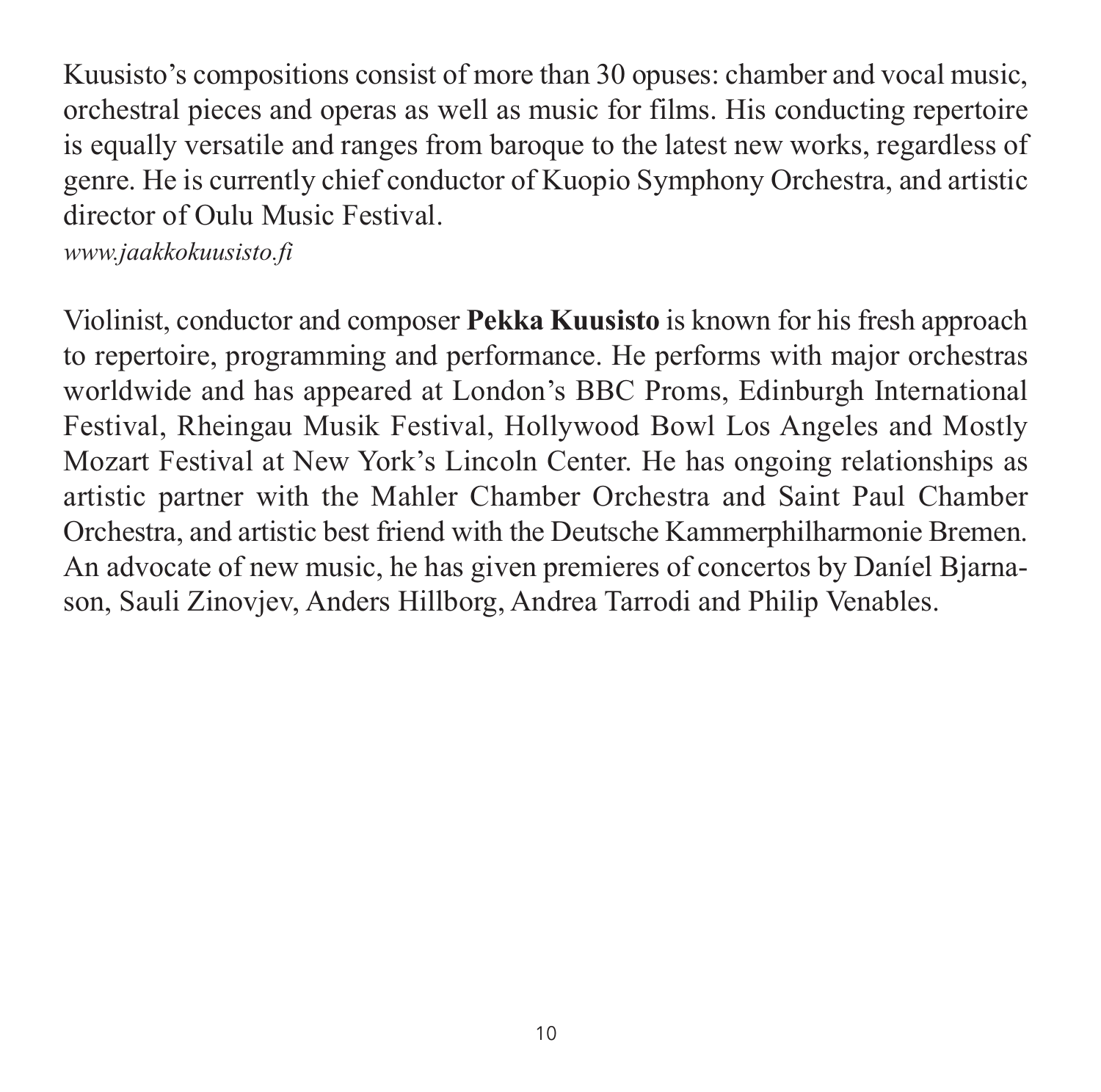### **Kalevi Aho**

Keskeisiin suomalaisiin nykysäveltäjiin kuuluva Kalevi Aho syntyi Forssassa maalis kuun 9. päivänä 1949. Hän alkoi opiskella viulunsoittoa kotikaupungissaan kymmenen vuoden ikäisenä, ja hänen ensimmäiset sävellyksensä ovat peräisin jo tuolta ajalta. Syksystä 1968 hän opiskeli viulunsoittoa ja sävellystä Sibelius-Aka temiassa; hänen sävellysopettajanaan oli Einojuhani Rautavaara.

Suoritettuaan sävellysdiplomin keväällä 1971 Aho jatkoi opintojaan Berliinissä Boris Blacherin johdolla (Staatliche Hochschule für Musik and darstellende Kunst, 1971–72). Vuodesta 1974 vuoteen 1988 hän toimi Helsingin yliopistossa musiikki tieteen lehtorina, ja vuosina 1988–93 hän työskenteli Sibelius-Akatemian sävellyksen professorina. Syksystä 1993 Aho on työskennellyt vapaana säveltäjänä.

Ahon tuotannon keskeinen osa koostuu laajamuotoisista orkesteri-, kamari musiikki- ja vokaaliteoksista. Tällä hetkellä hänen tuotantoonsa kuuluu viisi oopperaa (1978–2013), seitsemäntoista sinfoniaa (1969–2017), kolmekymmentä yksi konserttoa (1981–2018), kolme kamarisinfoniaa jousiorkesterille, muuta orkesteri- ja vokaalimusiikkia, suuri määrä kamarimusiikkia eri kokoonpanoille sekä lukuisia soolosoitinteoksia.

Hän on tehnyt myös lukuisia orkestrointeja ja sovituksia muiden säveltäjien teoksista. Tärkein näistä on Uuno Klamin keskeneräisen baletin *Pyörteitä* täyden täminen. Vuodesta 1992 Aho on toiminut Sinfonia Lahden nimikkosäveltäjänä, ja syksyllä 2011 hänet nimitettiin orkesterin kunniasäveltäjäksi.

Sävellystyön ohella Aho on tullut tunnetuksi taitavana ja yhteiskunnallisesti valveutuneena kirjoittajana, ja hän on kirjoituksillaan ja puheillaan useasti ottanut kantaa myös Suomen kulttuuripolitiikkaan. Hänellä on ollut useita tärkeitä organi sa torisia tehtäviä Suomen kulttuurielämässä.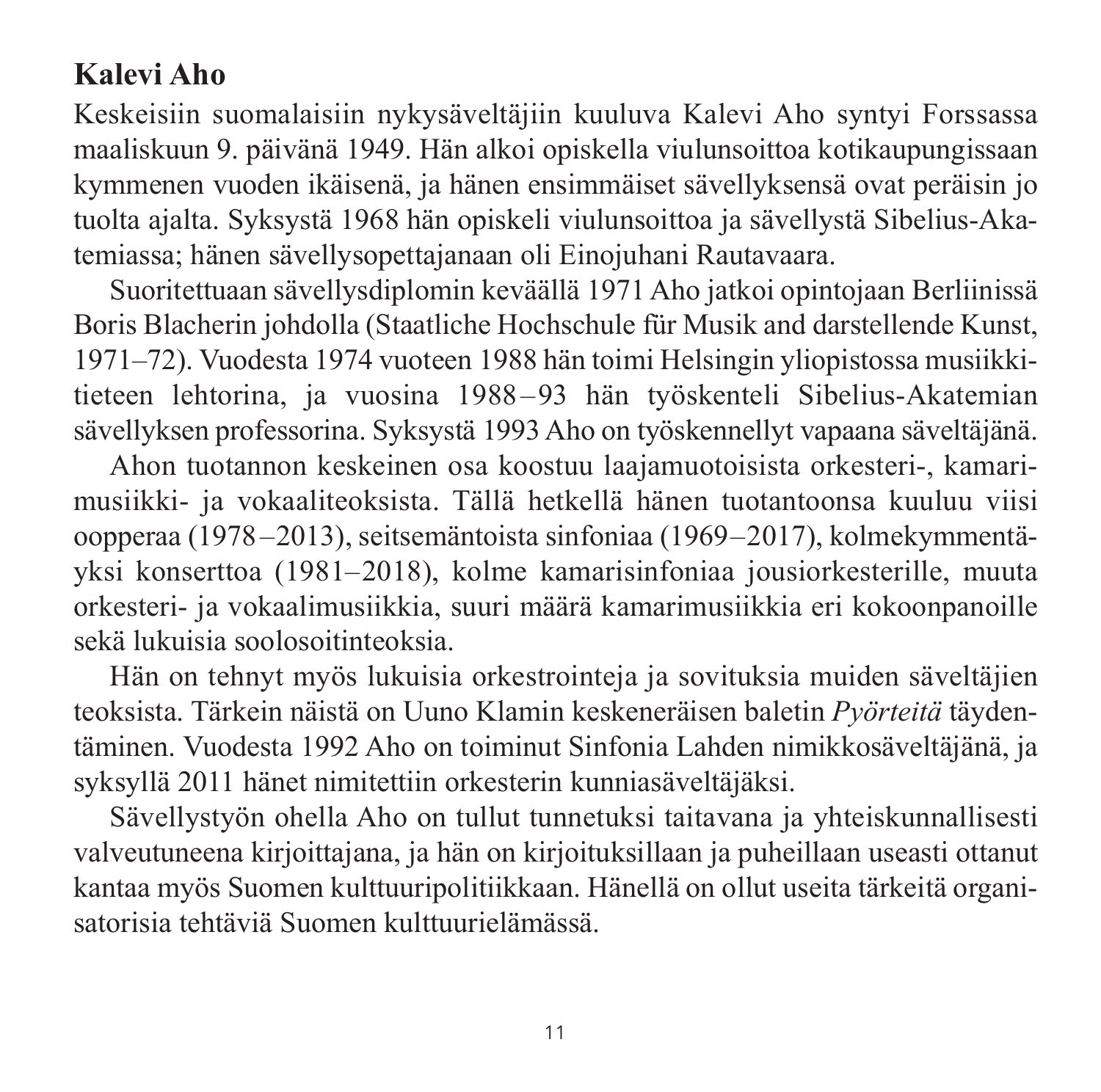## **Preludi, toccata ja postludi sellolle ja pianolle**

*Preludi, toccata ja postludi* on sävelletty vuonna 1974. Aloin tehdä ensin sooloteosta sellolle osallistuakseni erääseen sellosävellyskilpailuun, mutta luovuin aja tuksesta ja kirjoitin kolmesta vastakohtaisesta jaksosta koostuvan virtuoositeoksen sello-piano-duolle. Preludi alkaa voimakkaasti, mutta melko rauhallisessa tempossa. Keskeisenä jaksona on toccata, joka etenee erittäin nopeassa tempossa ja liikkuu sekä sellon että pianon virtuoosisten mahdollisuuksien äärirajoilla. Postludi muodostaa kappaleelle rauhallisen, hiljenevän koodan. Erkki Rautio ja Ralf Gothóni kantaesittivät teoksen Helsingissä 14.2.1977.

#### **Lamento kahdelle viululle**

Sävelsin *Lamento*-teoksen helmikuussa 2001 nuorena kuolleen viulisti Sakari Laukolan muistolle. Kun Sakari (Sakke) oli menehtynyt pitkään sairauteensa, hänen vanhempansa ottivat minuun yhteyttä ja pyysivät minulta teosta kahdelle viululle poikansa hautajaisiin. Olin tuntenut Sakari Laukolan itsekin, olimme soittaneet mm. useana vuonna pulttikavereina kerran vuodessa kokoontuvan Turun Soitannollisen Seuran orkesterissa. Sävelsin *Lamenton* saman tien, ja Saken parhaat ystävät, viulistit Janne Malmivaara ja Tuomas Rousi kantaesittivät sävellyksen hänen arkkunsa ääressä Turun Ylösnousemuskappelissa 16.2.2001. Loppukeväällä 2001 tein kappaleesta myös version kahdelle alttoviululle.

Sävellys pohjautuu nimen Sakari Laukola musiikillisten kirjainten (e)s-a-a-r(e) la-la pohjalta rakennettuun motiiviin. Empivästä alusta sävellys nopeutuu vähitellen ja kasvaa kohti korkeuksia kipuavaan nousuun. Lopussa teosta vallitsee useaan kertaan toistuva yksinkertainen aihelma, eränlainen musiikillinen hyvästijätön ele.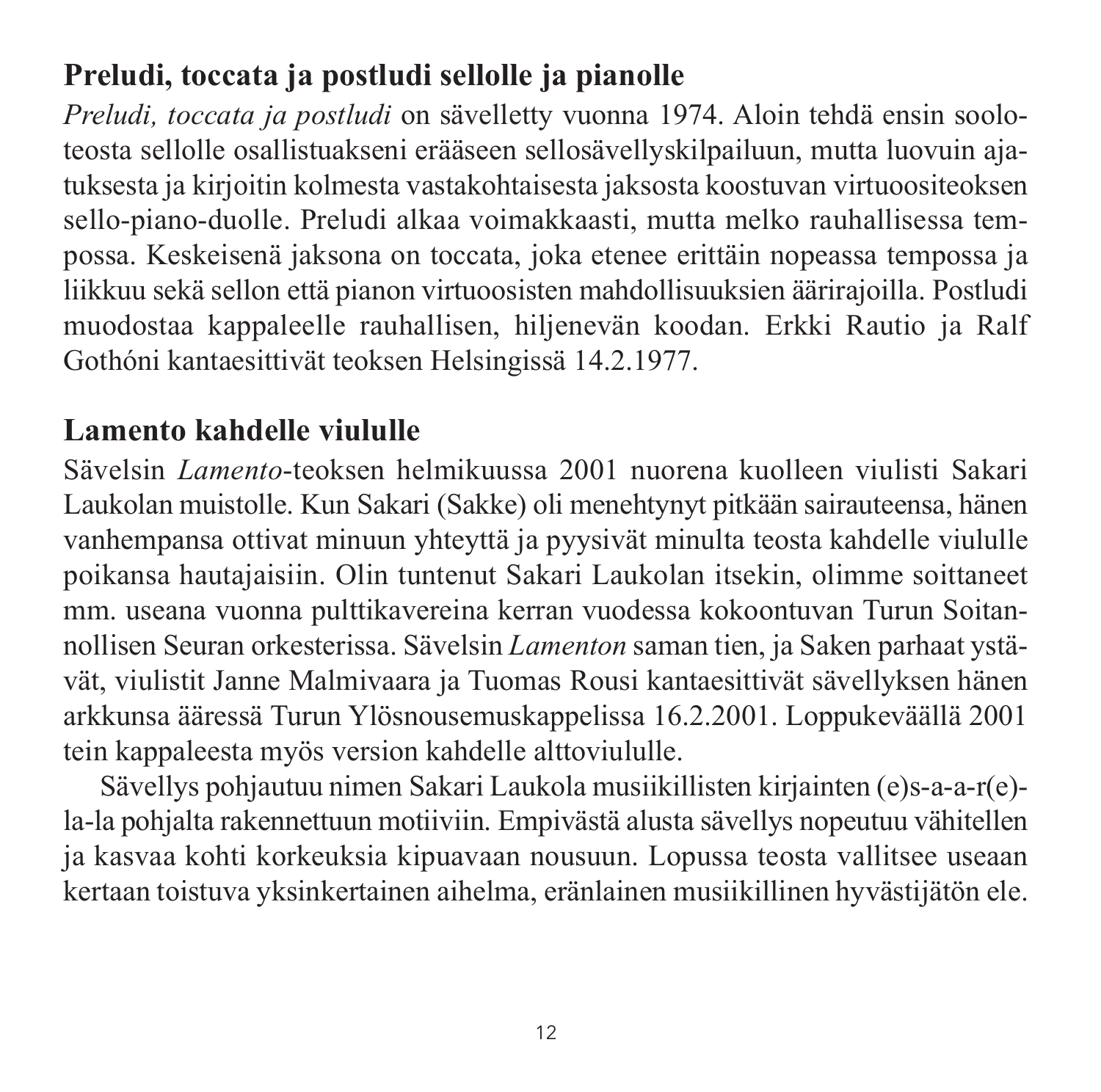## **Halla viululle ja pianolle**

Sävelsin *Hallan* pakolliseksi teoksen Vaasassa 1992 pidettäväksi suunniteltuun pohjoismaiseen duokilpailuun viululle ja pianolle. Jostain syystä kilpailu jouduttiin kuitenkin peruuttamaan, jolloin teos sai kantaesityksensä Kuhmon kamarimusiikkijuhlilla 27.7.1994 Semmy Stahlhammerin ja Juhani Lagerspetzin toimesta. *Halla* jakaantuu kahteen pääjaksoon; äänimassat lähtevät liikkeelle jyhkeän voimallisesti ja teoksen ilme haurastuu sitten aste asteelta. Etsin otsikoksi jotain kaunissointista suomenkielistä sanaa, ja *Halla* (pakkanen) viittaa juuri kappaleen haurastuvaan, "jäätyvään" loppujaksoon.

#### **Sooloviulusonaatti**

Vuonna 1972–73 suoritin asepalvelukseni siviilipalveluksena Perniön alkoholistihuoltolassa. Siellä minulla oli mukanani viulu, ja Perniössä sitten keväällä 1973 sävelsin vapaa-aikoinani sonaatin sooloviululle.

Olin harjoitellut itse Bachin sooloviulusonaatteja sekä pinnallisesti käynyt läpi myös Bartókin sooloviulusonaattia, ja nämä teokset olivat esikuvia omalle sonaatil leni. Yksiosainen, noin 21 minuuttia kestävä teos perustuu kauttaaltaan aiheelle B-A-C-H, joka alussa soi korkeudelta G-Fis-A-Gis ja myöhemmin myös muilta korkeuksilta.

Teos alkaa täyteläisesti Bachin kuuluisan Chaconnen tempossa, vaikka alku ei noudatakaan selvää chaconne-muotoa. Vaativa, näppäillen (*pizzicato*) soitettava taite johdattaa nopeampaan jaksoon, joka nousee viulun aivan ylärekisteriin ja kasvaa samalla suureen huipennukseen. Tätä seuraa vastakohtana unenomainen, rauhallinen *Andante*-jakso, jota seuraa majesteettinen fuuga teemasta B-A-C-H. Teoksen muodoltaan vapaampi kooda päättyy tähän samaan sonaatin ydinmotiiviin.

Sooloviulusonaatin säveltämisen aikana harjoitin teoksen itse sellaiseen kun-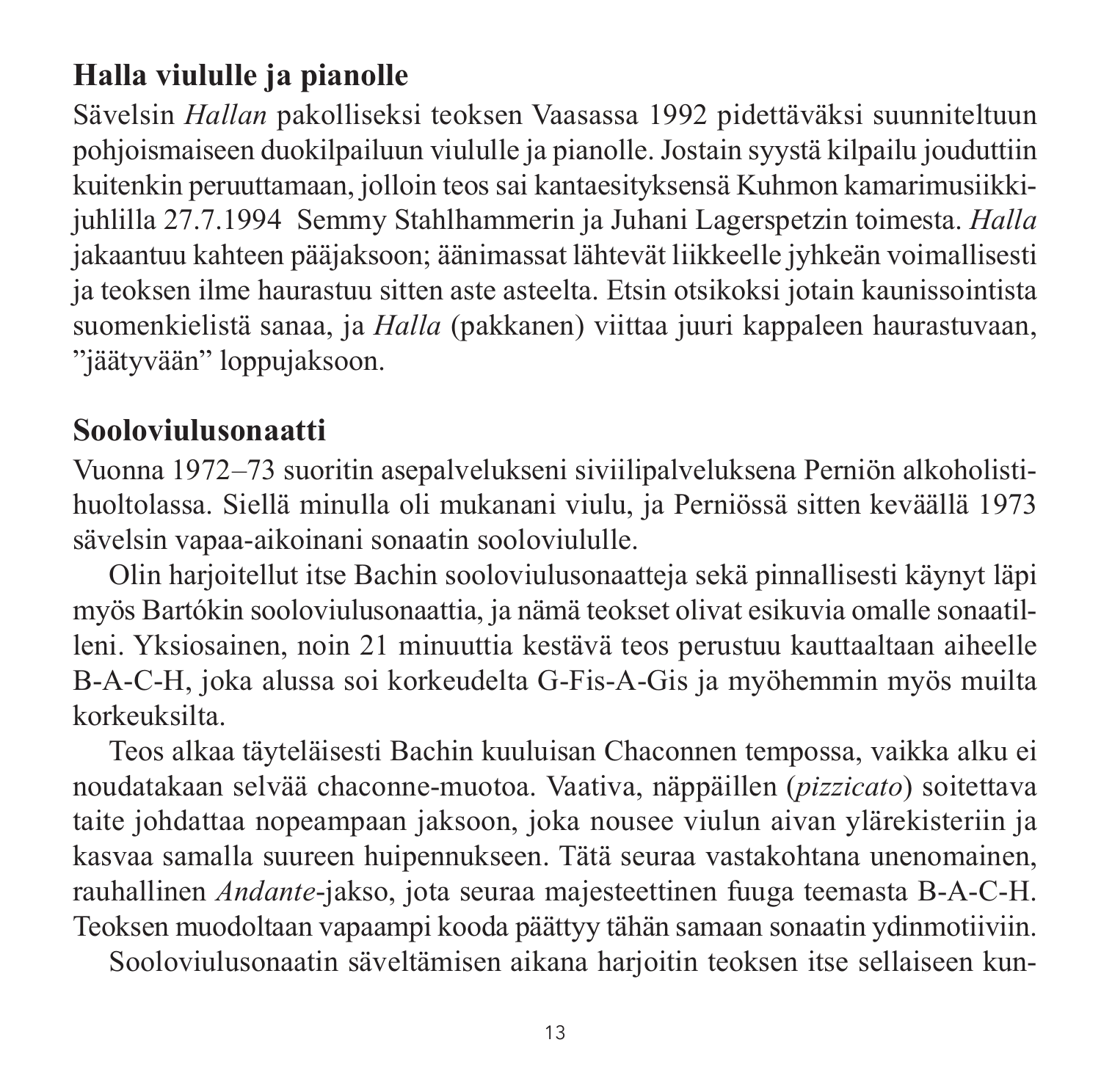toon, että saatoin esittää sitä pariin kertaan tuolloin joillekin tuttavilleni. Teoksen varsinainen julkinen kantaesitys tapahtui kuitenkin vasta 17.4.1978, kun Olavi Pälli soitti teoksen konsertissaan Helsingissä.

#### **In memoriam Pehr Henrik Nordgren sooloviululle**

Vuonna 2009 viulisti-kapellimestari John Storgårds esiintyi solistina Siuntion Lux Musicae -juhlilla. Hän halusi sooloviulukonserttiinsa myös kantaesityksen, ja suun nitellessaan helmikuussa 2008 konserttinsa ohjelmaa Storgårds pyysi Pehr Henrik Nordgrenia tekemään sellaisen. Pehr Henrik oli kuitenkin tässä vaiheessa jo hyvin sairas, ja 25.8.2008 hän kuoli ehtimättä aloittaa teosta.

Kuultuaan PH:n kuolemasta Storgårds soitti saman tien minulle ja ehdotti, että säveltäisin hänen Siuntion konserttiinsa sävellyksen otsikolla *In memoriam Pehr Henrik Nordgren*. Lupauduin mielihyvin tähän tehtävään, kunnioituksesta läheistä säveltäjäystävääni kohtaan. Sävelsin teoksen toukokuussa 2009, ja Jontte kantaesitti sen Siuntiossa 15.11.2009.

Kymmenminuuttinen sävellys pohjautuu Pehr Henrik Nordgrenin musiikillisiin kirjaimiin e-h-d-g. Nämä sävelet ovat runkona kahdeksansävelisessä asteikossa, jonka nimesin mielessäni Nordgren-asteikoksi – sen sävelet ovat e-f-g-gis-ais-h-c-d. Koko sävellys perustuu tälle yhdelle ainoalle asteikolle – siinä ei siis käytetä kromaattisen asteikon kaikkia kahtatoista säveltä.

Teos on luonteeltaan meditoiva ja eleginen – usein musiikki pysähtyy hiljeten sävelen ja hälyn rajamaille, ja sävellys etääntyy lopussa ikään kuin painovoimattomiin, tuonpuoleisiin korkeuksiin.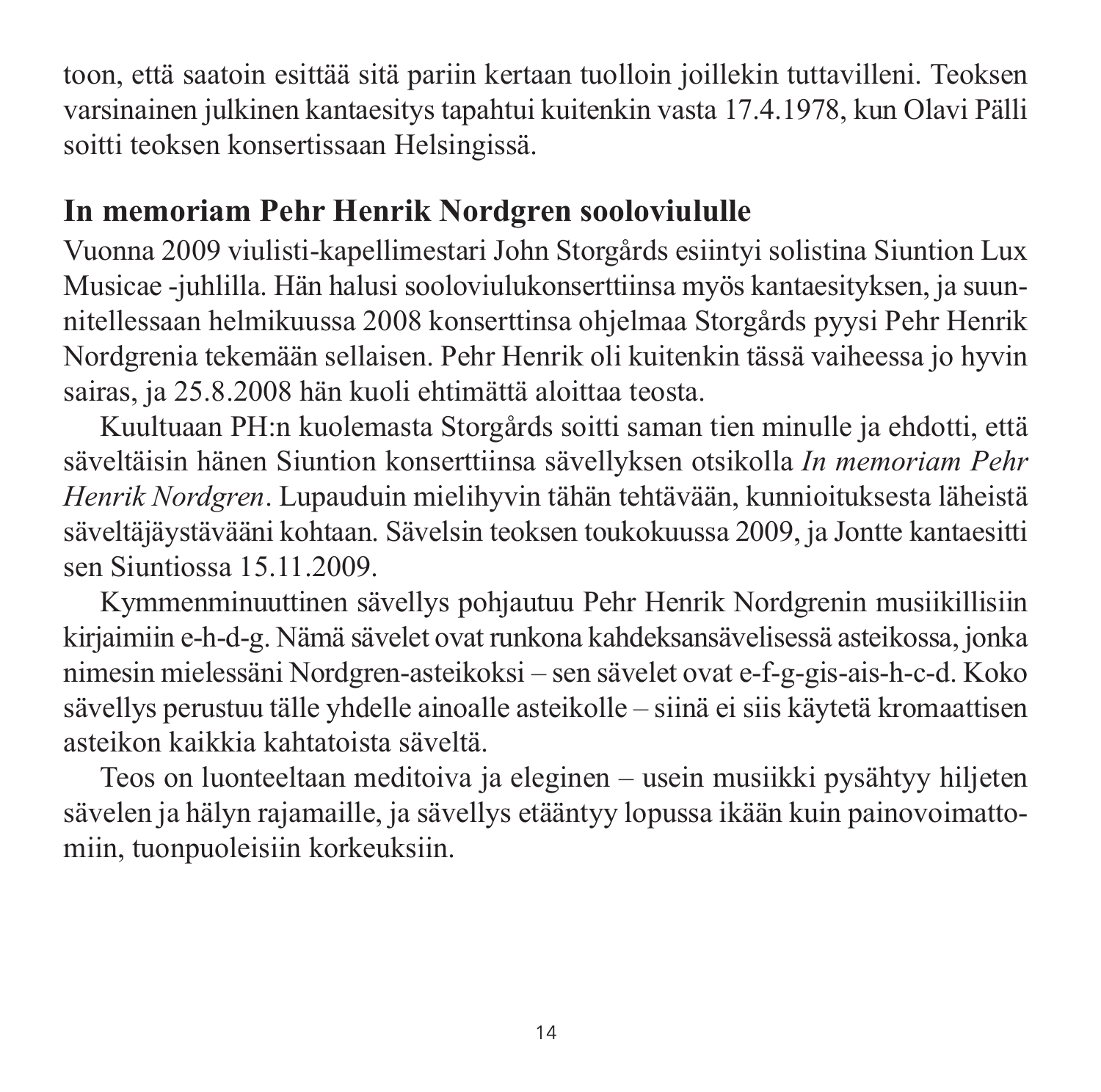#### **2. pianosonaatti "Hommage à Beethoven"**

Sävelsin laajan 2. pianosonaatin vuonna 2016 lahjaksi pianisti Sonja Fräkille, joka samana vuonna suoritti Sibelius-Akatemiassa tohtorintutkintonsa, aiheena juuri pianomusiikkini. Fräki kantaesitti sonaatin Mäntän musiikkijuhlilla 1.8.2018.

1800-luvun pianomusiikissa yleinen teostyyppi olivat parafraasit varsinkin oop peroista; niitä teki paljon mm. Liszt. 2. pianosonaatti liittyy tähän myöhemmin aika tavalla unohdettuun perinteeseen, ja sen musiikillinen materiaali perustuu paljolti Beethovenin yltiöpäisimmän ja laajimman pianosonaatin, *Hammerklavier*-sonaatin keskeisiin aihelmiin. Teos ei ole kuitenkaan puhdas parafraasi, vaan pikemminkin kommentti *Hammerklavier*-sonaatista, jossa *Hammerklavierin* motiiveja siteerataan normaalisti "väärin" ja niitä kehitellään eri suuntaan kuin Beethovenilla.

Sonaatin ensimmäinen osa on laajin ja muhkein. Teos alkaa jyhkeästi ikään kuin potensoidulla *Hammerklavierin* alkuaihelmalla, joka kulkeutuu heti omille poluil leen. Tekstuuri on kirjoitettu monilta osin kolmelle viivastolle. 1. osan keskiössä on laaja ja teknisesti vaativa kaksoisfuuga, ja polyfoninen materiaali sulautuu lopulta pääteemaan huipentaen koko osan. Tästä siirrytään ilman taukoa hitaaseen toiseen osaan. Kolmas osa on ikään kuin "Scherzo" hyödyntäen Beethovenin toisen osan musiikillista materiaalia. Kellojen sointia jäljittelevässä neljännessä osassa ei ole enää Beethoven-yhteyksiä. Viimeinen osa kokoaa vielä sonaatin aihelmia yhteen, kunnes ne vähitellen pakenevat, ja lintujen liverrys johdattaa sonaatin kohti arvoituksellista loppuaan.

Sonaatin taustalla on siten Beethovenin henki ikään kuin nykyajasta katsottuna. Tuotannossani on toinenkin hiukan vastaavanlainen sävellys, nimittäin jousikvintetto "Hommage à Schubert", joka taas pyrkii olemaan moderni kommentti Schubertin jousikvintetosta.

*© Kalevi Aho 2019*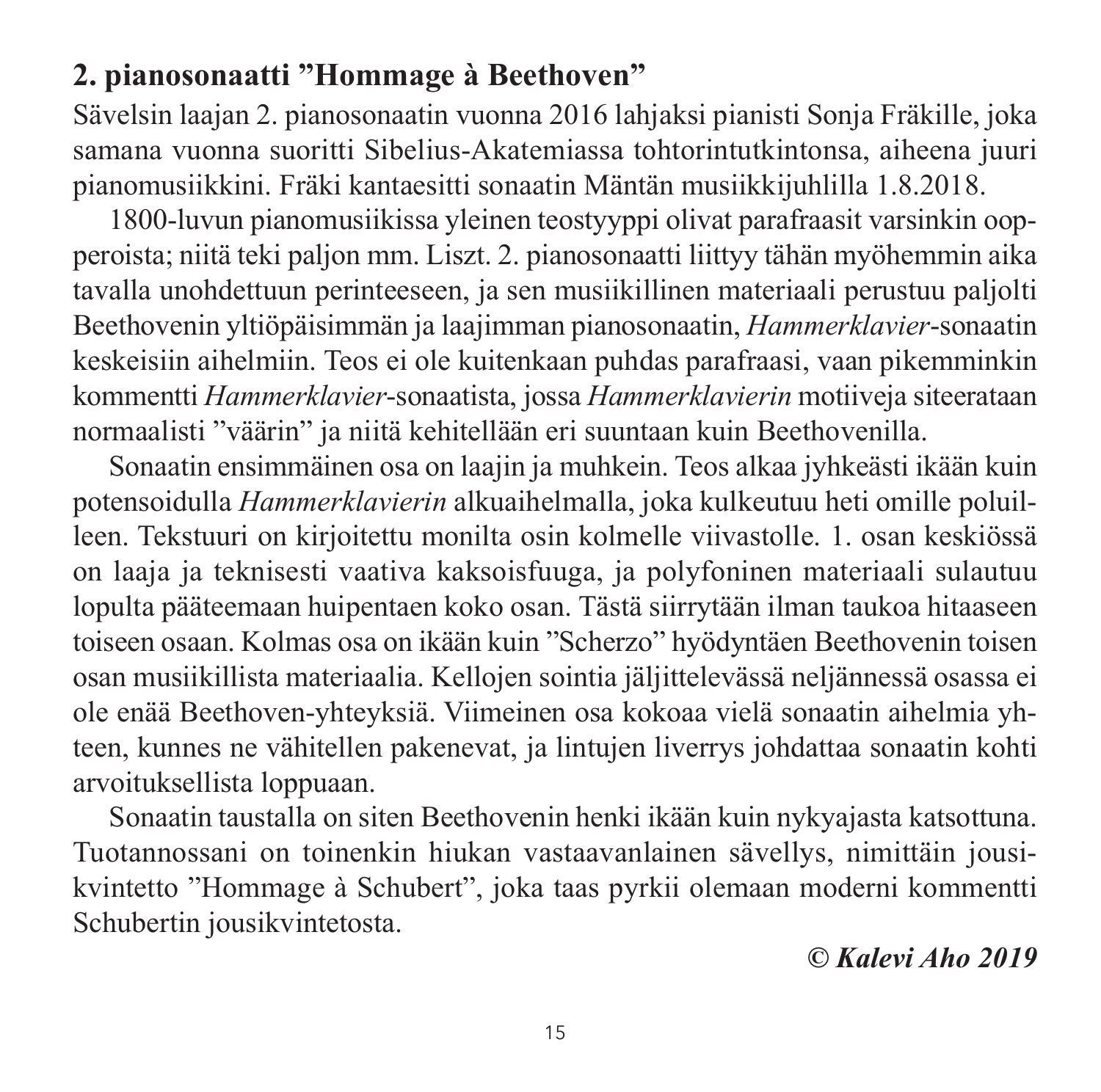Sellisti **Samuli Peltosen** voimakkaat ja karismaattiset tulkinnat pääsevät erityisesti oikeuksiinsa romanttisessa ja nykymusiikkiohjelmistossa. Hän on voittanut monia kansainvälisiä kilpailuja ja soittanut sinfoniaorkestereiden solistina niin Suomessa kuin ulkomailla kapellimestareinaan mm. Sakari Oramo, Osmo Vänskä ja Leif Segerstam. Tällä hetkellä hän työskentelee Suomen Kansallisoopperan soolosellistinä ja on soittanut säännöllisesti vierailevana soolosellistinä Kööpenhaminan kuninkaallisessa oopperassa ja Opera Australiassa. Hän tekee menestyksekästä kan sainvälistä uraa myös kamarimuusikkona. Hän on Kaskisten Musiikkikesän taiteel linen johtaja yhdessä Anna-Mari Peltosen kanssa. Hänellä on käytössään Giovanni Grancino -arvosello, jonka hankkimisen mahdollisti Mandatum Life. *[www.samulipeltonen.com](http://www.samulipeltonen.com)*

Suomalainen pianisti **Sonja Fräki** on erikoistunut Kalevi Ahon pianomusiikkiin, joka oli myös hänen tohtoriopintojensa aihe Sibelius-Akatemiassa. Hän valmistui musiikin tohtoriksi vuonna 2016. Fräkin levytys kaikista Ahon soolopianoteoksista (BIS-2106) valittiin MusicWeb Internationalin kuukauden äänitykseksi maalis kuussa 2015. Sonja Fräki on menestynyt monissa kansainvälisissä pianokilpai luissa, esimerkiksi Liszt-kilpailussa Wrocławissa vuonna 2008 (kolmas sija) ja Schubert-kilpailussa Dortmundissa vuonna 2003 (neljäs sija). Hän on esiintynyt solistina monien orkesterien kanssa, joista mainittakoon Sinfonia Lahti, Turun filharmoninen orkesteri ja Tapiola Sinfonietta.

*[www.sonjafraki.com](http://www.sonjafraki.com)*

Kapellimestari, säveltäjä ja viulisti **Jaakko Kuusisto** tekee laajamittaista uraa, joka sai alkunsa monista menestyksistä kansainvälisissä viulukilpailuissa 1990-luvulla. Hän on yksi ahkerimmin levyttäneitä suomalaisia instrumentalisteja; hänen viimeisin levytyksensä on J.S. Bachin kaikki soolosonaatit ja -partitat sisältävä äänitys BIS-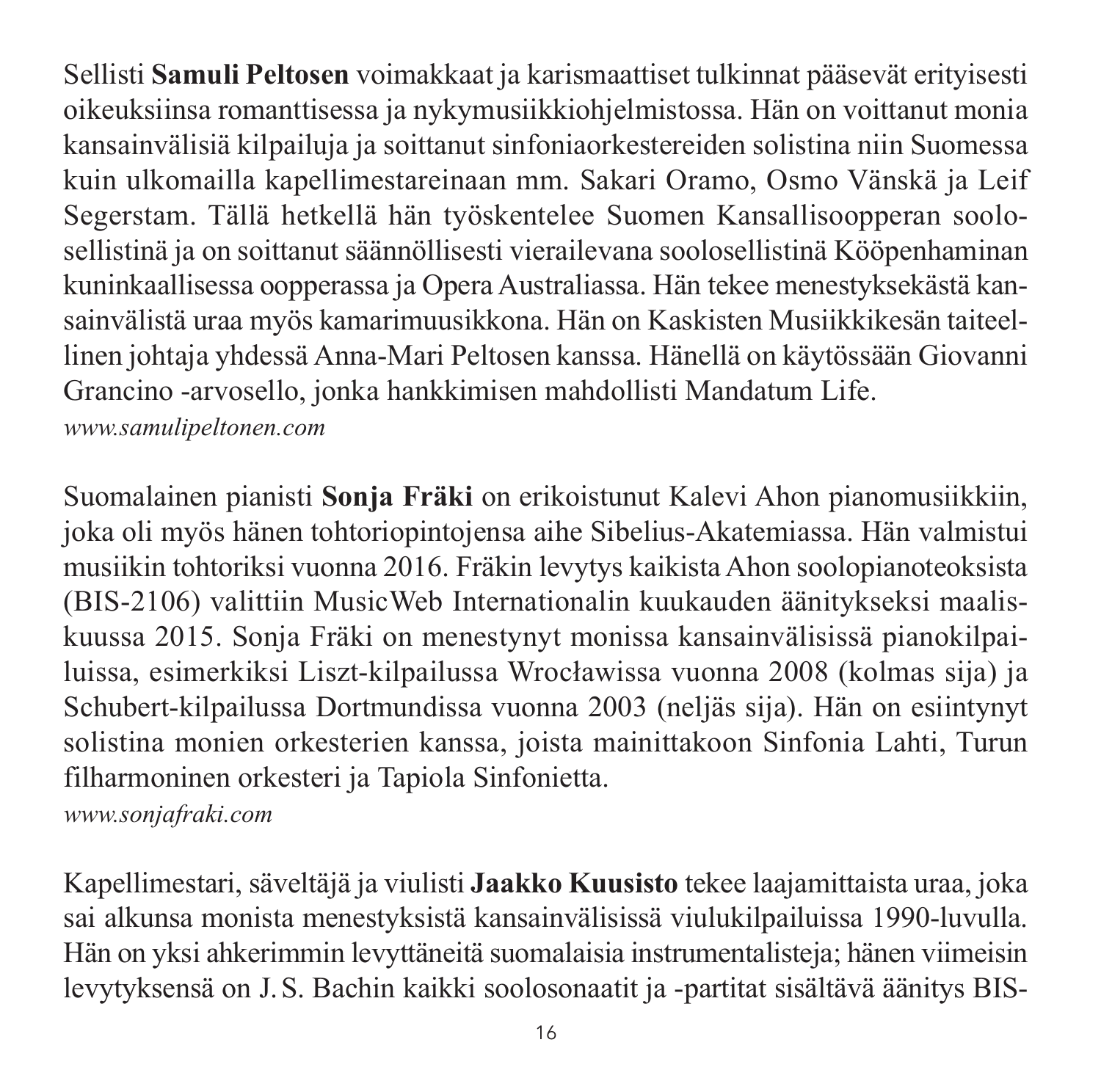levymerkille. Kuusiston sävellystuotanto pitää sisällään yli 30 opusta; kamari- ja laulumusiikkia, orkesteriteoksia ja oopperoita sekä elokuvamusiikkia. Kuusiston ohjelmisto on laaja myös kapellimestarina kattaen teoksia barokista aina aikamme musiikkiin, genrestä riippumatta. Hän on tällä hetkellä Kuopion kaupunginorkesterin ylikapellimestari ja Oulun Musiikkijuhlien taiteellinen johtaja.

*[www.jaakkokuusisto.fi](http://www.jaakkokuusisto.fi)*

Viulisti, kapellimestari ja säveltäjä **Pekka Kuusisto** tunnetaan raikkaasta lähestymi sestään ohjelmistoon, ohjelmasuunnitteluun ja esityksiin. Hän esiintyy monien maailman merkittävien orkesterien kanssa ja mm. BBC Proms -festivaalilla Lontoossa, Edinburghin kansainvälisellä festivaalilla, Rheingaun musiikkifestivaalilla, Hollywood Bowlissa Los Angelesissa a Mostly Mozart -festivaalilla New Yorkin Lincoln Centerissä. Hän toimii taiteellisena partnerina Mahler Chamber Orches trassa ja Saint Paul Chamber Orchestrassa ja "Artistic Best Friendinä" Deutsche Kammerphilharmonie Bremenissä. Aikamme musiikin puolestapuhujana tunnettu Kuusisto on kantaesittänyt Daníel Bjarnasonin, Sauli Zinovjevin, Anders Hill borgin, Andrea Tarrodin ja Philip Venablesin konsertot.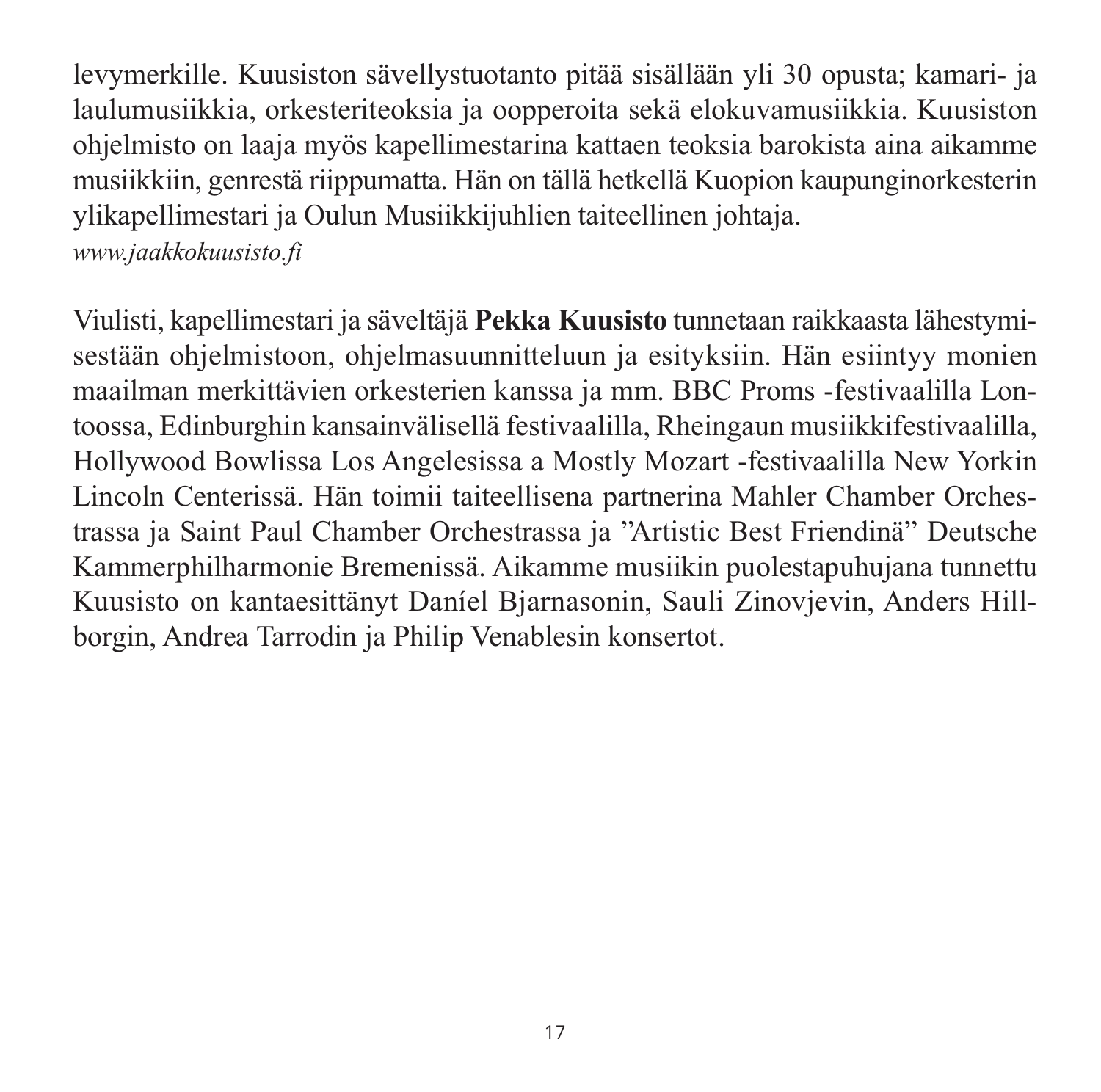#### **Kalevi Aho**

Kalevi Aho, einer der bedeutendsten zeitgenössischen Komponisten Finnlands, wurde am 9. März 1949 in Forssa in Südfinnland geboren. Ab dem Alter von zehn Jahren erhielt er in seiner Heimatstadt Violinunterricht, und aus derselben Zeit stammen seine ersten Kompositionen. Ab Herbst 1968 studierte er Violine und Kom position an der Sibelius-Akademie in Helsinki; sein Kompositionslehrer war Einojuhani Rautavaara.

Nach seinem Abschluss (1971) setzte Kalevi Aho seine Studien als Schüler von Boris Blacher an der Staatlichen Hochschule für Musik und darstellende Kunst in Berlin fort (1971/72). Von 1974 bis 1988 war er Dozent für Musik wissenschaft an der Universität von Helsinki, von 1988 bis 1993 Professor für Komposition an der Sibelius-Akademie. Seit Herbst 1993 arbeitet er als freischaffender Komponist in Helsinki.

Der Schwerpunkt von Ahos Schaffen liegt auf großformatigen Orchester-, Kammer- und Vokalwerken. Gegenwärtig hat er u.a. fünf Opern (1978–2013), 17 Symphonien (1969–2017), 31 Konzerte (1981–2018), drei Kammersymphonien für Streichorchester, weitere Orchester- und Vokalkompositionen sowie zahlreiche Werke für Kammerensemble und Soloinstrumente komponiert.

Außerdem hat er eine Reihe von Werken anderer Kompositionen neu arrangiert und orchestriert; hervorzuheben ist dabei etwa die Fertigstellung von Uuno Klamis unvollendetem Ballett *Pyörteitä* (*Wirbel*). Im Jahr 1992 ernannte das Sinfonia Lahti Kalevi Aho zu seinem Composer-in-Residence; seit 2012 ist er Ehrenkomponist dieses Orchesters.

In Finnland hat sich Aho auch als produktiver Musikschriftsteller einen Namen gemacht. Mit seinen Schriften und Reden begleitet er die Kulturpolitik Finnlands kritisch; im finnischen Kulturleben hat er eine Reihe wichtiger Positionen inne.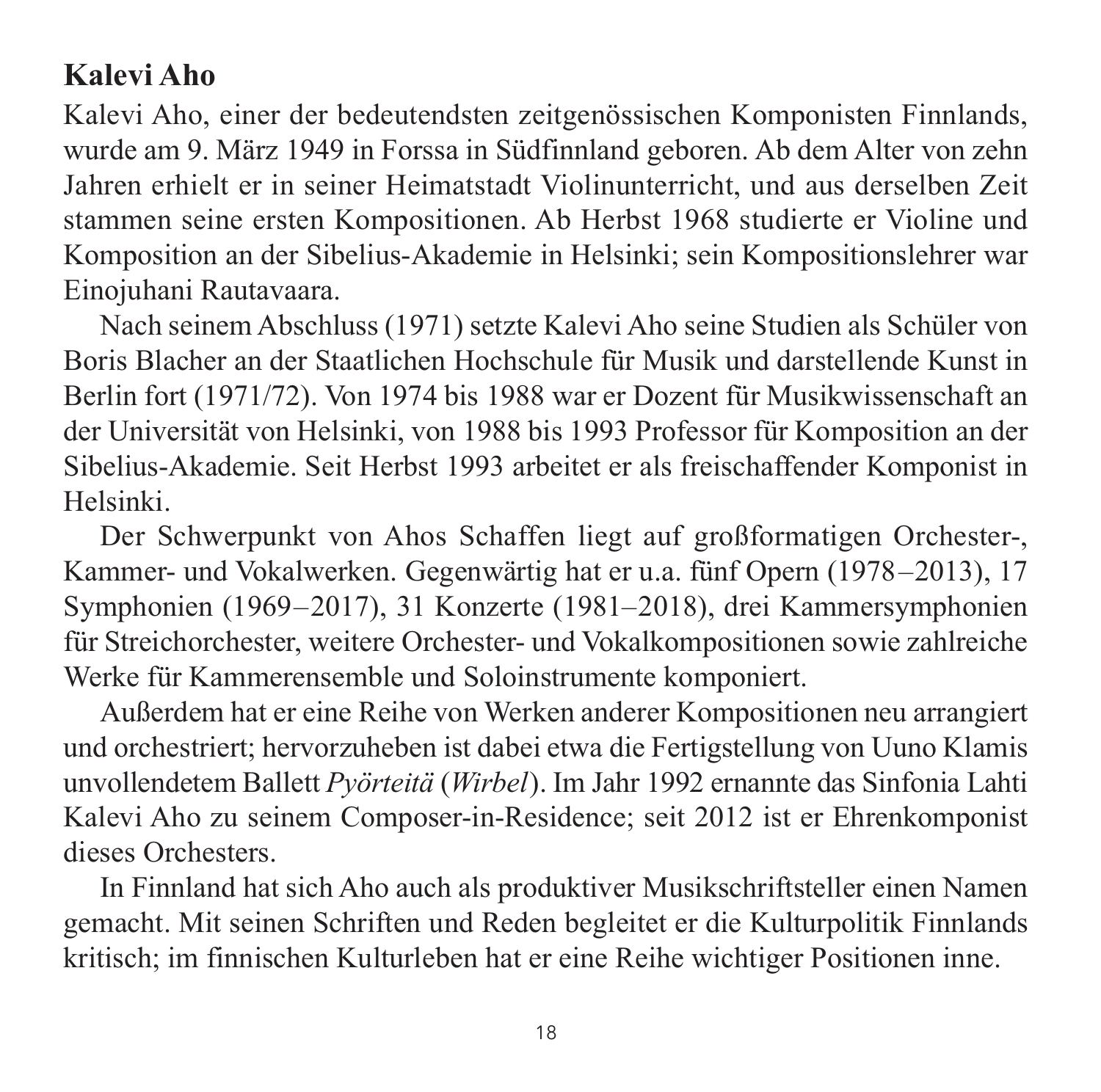#### **Präludium, Toccata und Postludium für Cello und Klavier**

*Präludium, Toccata und Postludium* wurden 1974 komponiert. Ich fing an, ein Solowerk für Cello zu schreiben, um an einem Cello-Kompositionswettbewerb teilzunehmen, aber ich gab die Idee auf und schrieb ein dreiteiliges virtuoses Stück für Cello-Klavier-Duo. Das Präludium beginnt kraftvoll, aber in einem relativ ruhigen Tempo. Der zentrale Teil ist die Toccata, die sich sehr schnell bewegt und sowohl das Cello als auch das Klavier an die Grenzen der virtuosen Möglichkeiten bringt. Das Postludium bildet eine friedliche, ruhiger werdende Coda. Erkki Rautio und Ralf Gothóni brachten das Werk am 14. Februar 1977 in Helsinki zur Uraufführung.

#### **Lamento für zwei Violinen**

Ich komponierte das *Lamento*-Stück in Erinnerung an den Geiger Sakari Laukola, der im Februar 2001 jung gestorben war. Als Sakari (Sakke) nach langer Krankheit starb, meldeten sich seine Eltern bei mir und baten mich um ein Werk für zwei Violinen für die Beerdigung ihres Sohnes.

Ich hatte Sakari Laukola selbst gekannt; Wir hatten mehrere Jahre am selben Pult des Orchesters der Musikalischen Gesell schaft Turku gespielt, das einmal im Jahr zusammenkommt. Ich habe das *Lamento* sofort komponiert, und Sakkes beste Freunde, die Geiger Janne Malmivaara und Tuomas Rousi, haben die Komposition am 16. Februar 2001 an seinem Sarg in der Himmelfahrtskapelle in Turku uraufgeführt. Im späten Frühjahr 2001 habe ich auch eine Version für zwei Bratschen angefertigt.

Die Komposition basiert auf einem Motiv, das auf den musikalischen Buch staben (e)s-a-a-r(e)-la-la von Sakari Laukola basiert. Von einem nachdrücklichen Anfang ausgehend beschleunigt sich die Komposition allmählich und wächst zu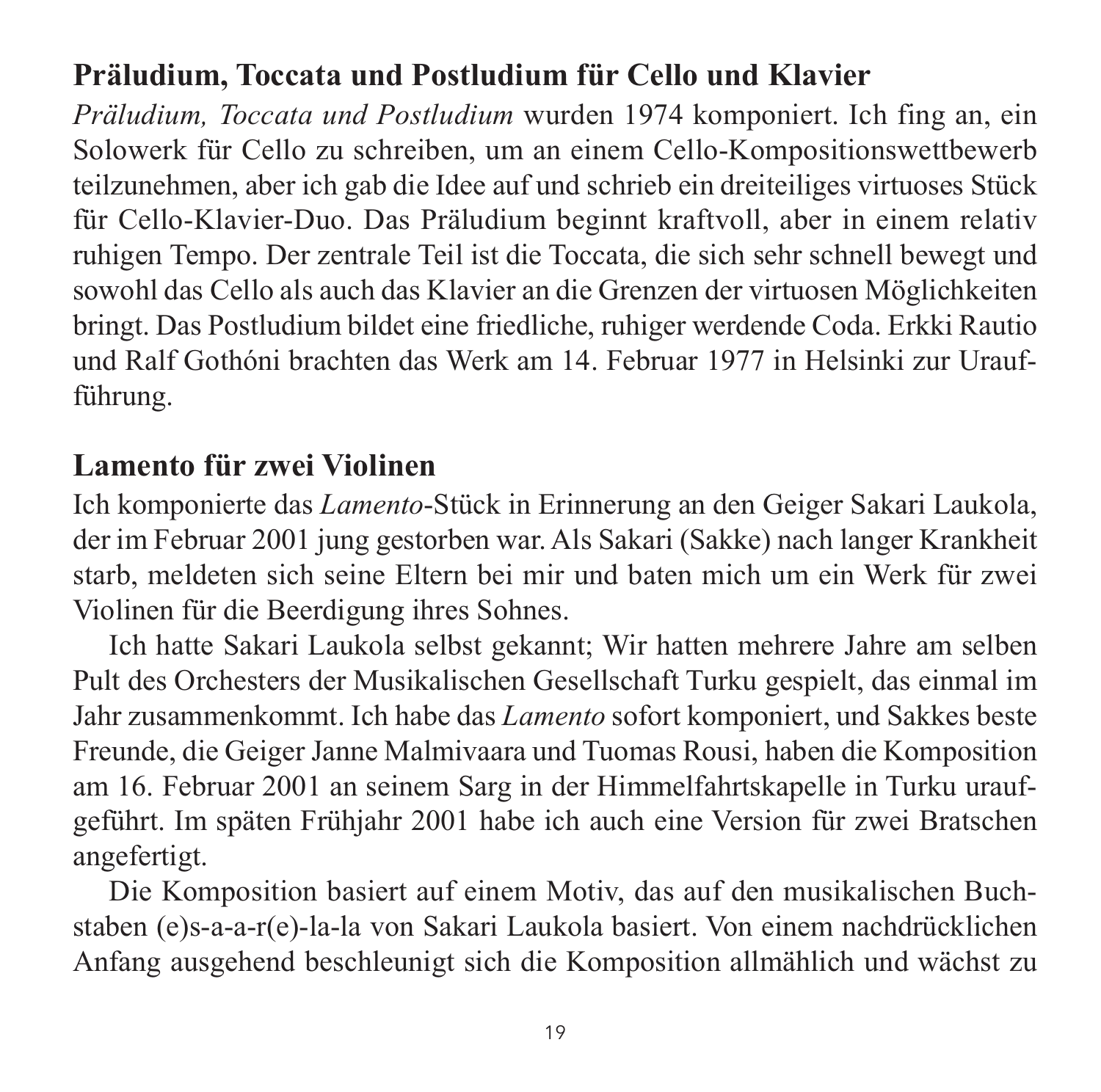einer schmerzhaften Steigerung in die Höhe an. Am Ende des Werks herrscht ein einfaches Thema vor, das mehrmals wiederholt wird, eine Art musikalische Abschieds geste.

#### **Halla für Violine und Klavier**

Ich habe *Halla* als Pflichtwerk für einen nordischen Duowettbewerb für Violine und Klavier komponiert, der 1992 in Vaasa stattfinden sollte. Aus irgendeinem Grund musste der Wettbewerb jedoch abgesagt werden, so dass das Werk beim Kammermusikfestival Kuhmo am 27. Juli 1994 von Semmy Stahlhammer und Juhani Lagerspetz uraufgeführt wurde. *Halla* ist in zwei Hauptabschnitte unterteilt; Die Klangmassen setzen sich mit mächtiger Kraft in Bewegung und dann wird der Ausdruck des Werkes allmählich spröde. Ich suchte nach einem schön klingenden finnischen Wort für den Titel und *Halla* (Frost) bezieht sich gerade auf den zer brechlichen, "einfrierenden" Abschnitt zum Ende des Werks.

#### **Solo-Violinsonate**

In den Jahren 1972–73 absolvierte ich meinen Militärdienst als Zivildiener in der Alkoholikeranstalt in Perniö. Dort hatte ich eine Geige dabei und im Frühjahr 1973 komponierte ich in meiner Freizeit in Perniö die Sonate für Solo-Violine. Ich hatte Bachs Solo-Violinsonaten selbst geübt und auch oberflächlich Bartóks Solo-Violin sonate durchgearbeitet, und diese Werke waren Vorbilder für meine eigene Sonate. Das einsätzige Werk, das ungefähr 21 Minuten dauert, basiert vollständig auf dem Motiv B-A-C-H, das zu Beginn die Töne G-Fis-A-Gis umfasst und später auch auf andere Tonhöhen transponiert wird.

Das Werk beginnt ganz im Tempo von Bachs berühmter Chaconne, obwohl der Anfang nicht der offensichtlichen Chaconne-Form folgt. Die anspruchsvolle,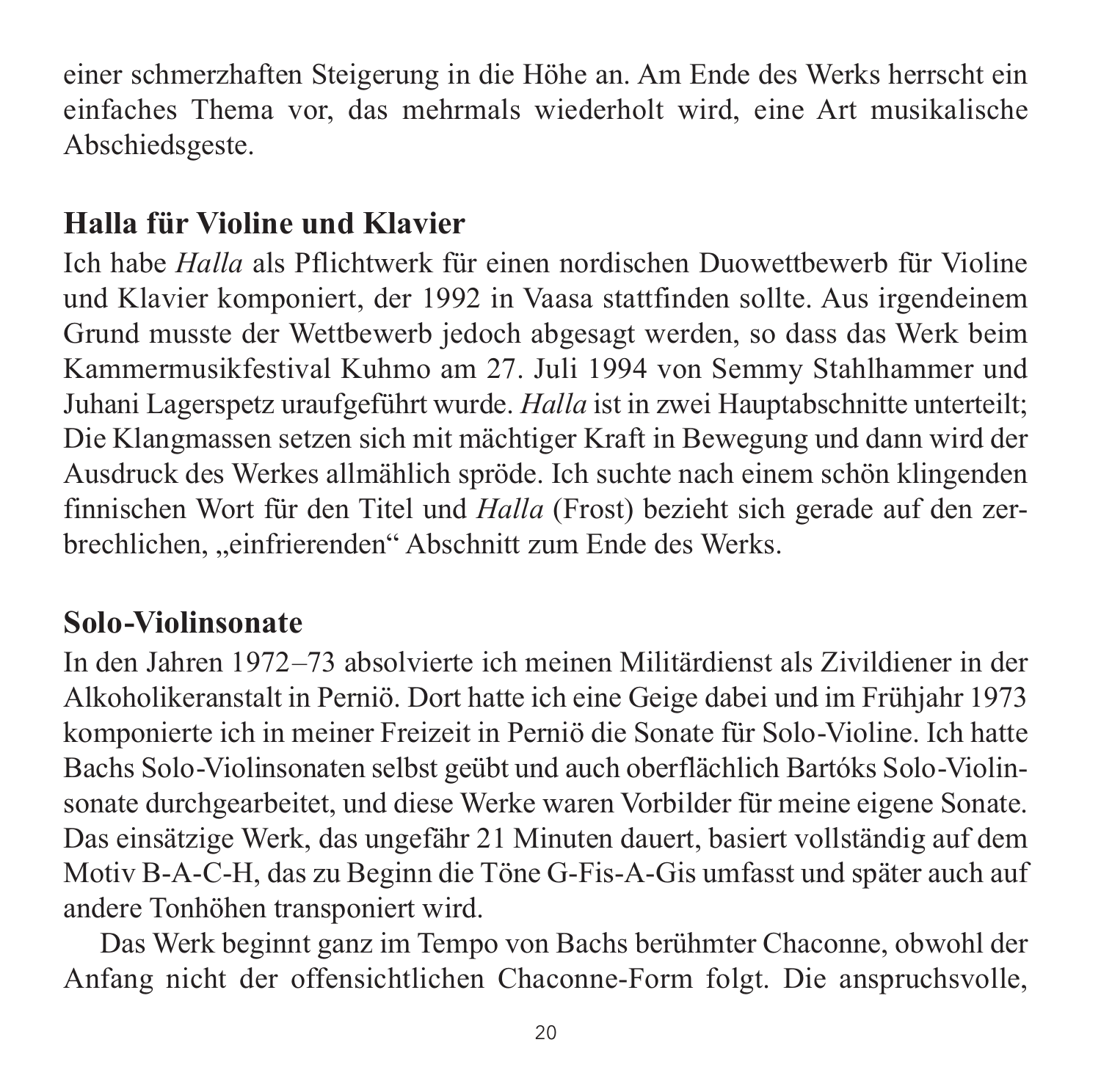zupfend (*pizzicato*) zu spielende Überleitung führt zu einem schnelleren Abschnitt, der die Violine in das obere Register führt und gleichzeitig zu einem großartigen Höhepunkt heranwächst. Dem folgt als Gegensatz der verträumte, ruhige *Andante*-Abschnitt, gefolgt von einer majestätischen Fuge des B-A-C-H-Motivs. Die von der Form her freiere Coda des Werkes endet mit demselben Kernmotiv der Sonate.

Während der Komposition der Solo-Violinsonate habe ich das Werk selbst ein studiert, um es einigen meiner Bekannten ein paarmal vorspielen zu können. Die eigentliche Uraufführung fand jedoch erst am 17. April 1978 statt, als Olavi Pälli sie bei seinem Konzert in Helsinki aufführte.

#### **In memoriam Pehr Henrik Nordgren für Solovioline**

Im Jahr 2009 trat der Geiger und Dirigent John Storgårds als Solist beim Festival Lux Musicae in Siuntio auf. Er wollte auch eine Premiere für sein Solo-Konzert und als er sein Konzertprogramm im Februar 2008 plante, bat Storgårds Pehr Henrik Nordgren, ein solches Werk zu schreiben. Pehr Henrik war zu diesem Zeit punkt jedoch bereits sehr krank und starb am 25. August 2008, ohne dass er mit der Arbeit an diesem Werk begonnen hätte.

Nachdem Storgårds von PHs Tod erfahren hatte, rief er mich sofort an und schlug mir vor, für sein Konzert in Siuntio ein Werk mit dem Titel *In memoriam Pehr Henrik Nordgren* zu komponieren. Ich sagte gerne zu, diese Aufgabe aus Respekt für meinen engen Komponistenfreund zu übernehmen. Ich habe das Werk im Mai 2009 komponiert und es wurde am 15. November 2009 von Storgårds in Siuntio uraufgeführt.

Die zehnminütige Komposition basiert auf Pehr Henrik Nordgrens musika lischen Buchstaben e-h-d-g. Diese Töne bilden den Rahmen einer Achttonskala, die ich in Gedanken Nordgren-Skala nannte – ihre Töne sind e-f-g-gis-ais-h-c-d. Die gesamte Komposition basiert auf dieser einzelnen Skala – daher werden nicht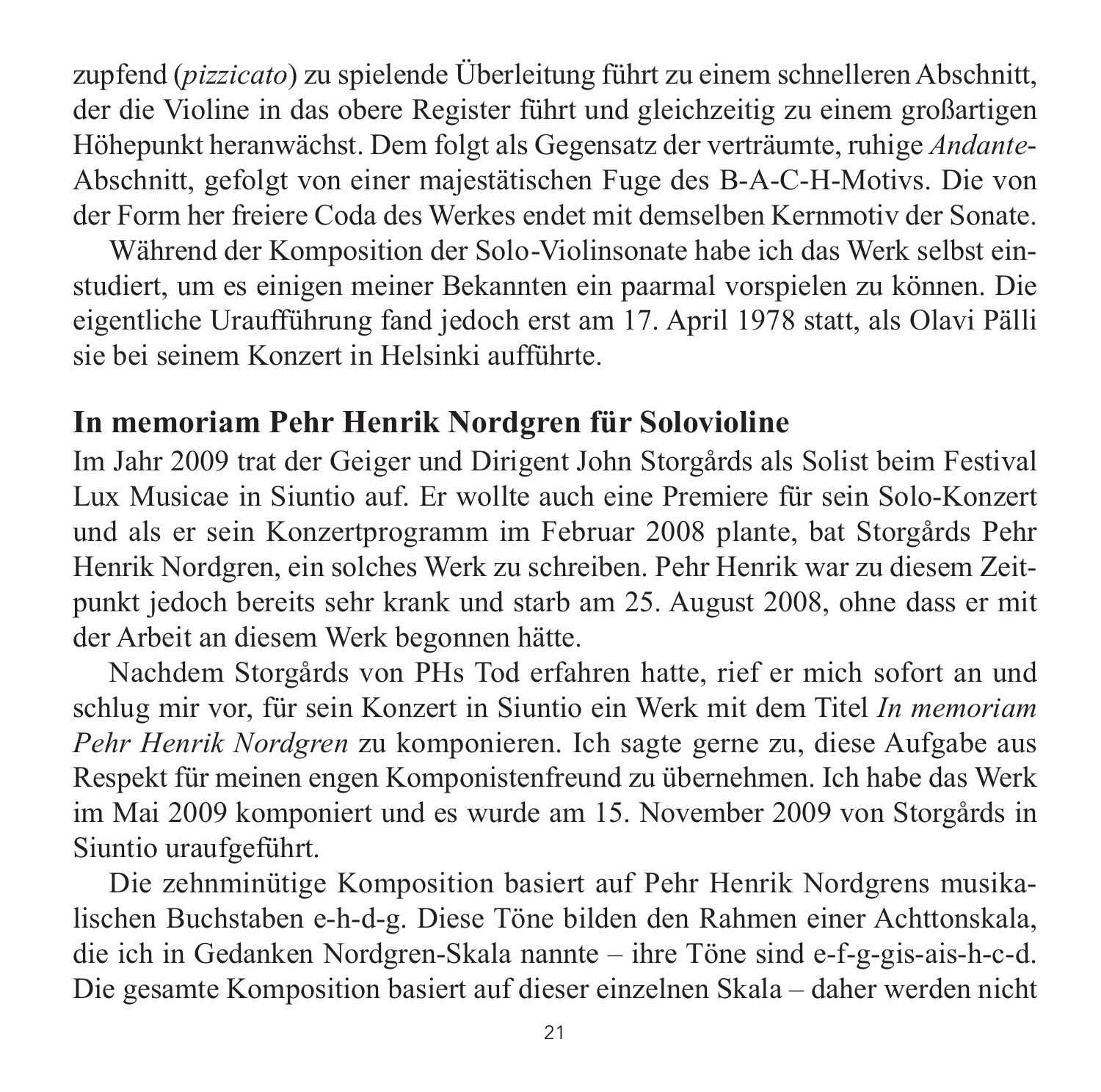alle zwölf Töne der chromatischen Skala verwendet.

Das Werk ist von seiner Natur her meditativ und elegisch – oft scheint die Musik anzuhalten, leiser werdend im Grenzbereich zwischen Ton und Geräusch, und am Ende entfernt sich die Komposition wie auf schwerelose, jenseitige Höhen.

#### 2. Klaviersonate "Hommage à Beethoven"

2016 komponierte ich eine umfangreiche 2. Klaviersonate als Geschenk für die Pianistin Sonja Fräki, die im selben Jahr an der Sibelius-Akademie über meine Klaviermusik promovierte. Fräki hat die Sonate am 1. August 2018 beim Musik festival Mänttä uraufgeführt.

In der Klaviermusik des 19. Jahrhunderts waren Paraphrasen, insbesondere von Opern, eine gewöhnliche Werkgattung; Vor allem Liszt hat viele davon gemacht. Die zweite Klaviersonate knüpft an diese später gänzlich in Vergessenheit geratene Tradition an und basiert in ihrem musikalischen Material weitgehend auf den zen tralen Themen von Beethovens berühmtester und umfangreichster Klaviersonate, der *Hammerklaviersonate*. Das Werk ist jedoch keine reine Paraphrase, sondern eher ein Kommentar zur *Hammerklaviersonate*, in der Motive der *Hammerklavier sonate* in der Regel "falsch" zitiert und in eine andere Richtung entwickelt werden als bei Beethoven.

Der erste Teil der Sonate ist der umfangreichste und prachtvollste. Das Werk beginnt kühn wie mit einem potenzierten Eröffnungsmotiv der *Hammerklavier sonate*, das unmittelbar seinen eigenen Wegen folgt. An vielen Stellen ist der Noten text auf drei Notensystemen notiert. Das Herzstück von Teil 1 ist eine umfangreiche und technisch anspruchsvolle Doppelfuge, und das polyphone Material verschmilzt schließlich, indem es den Satz mit einem Höhepunkt abschließt. Von hier geht es ohne Pause zum langsamen zweiten Satz über. Der dritte Satz ist wie ein Scherzo, das musikalisches Material des zweiten Satzes von Beethoven verwendet. Im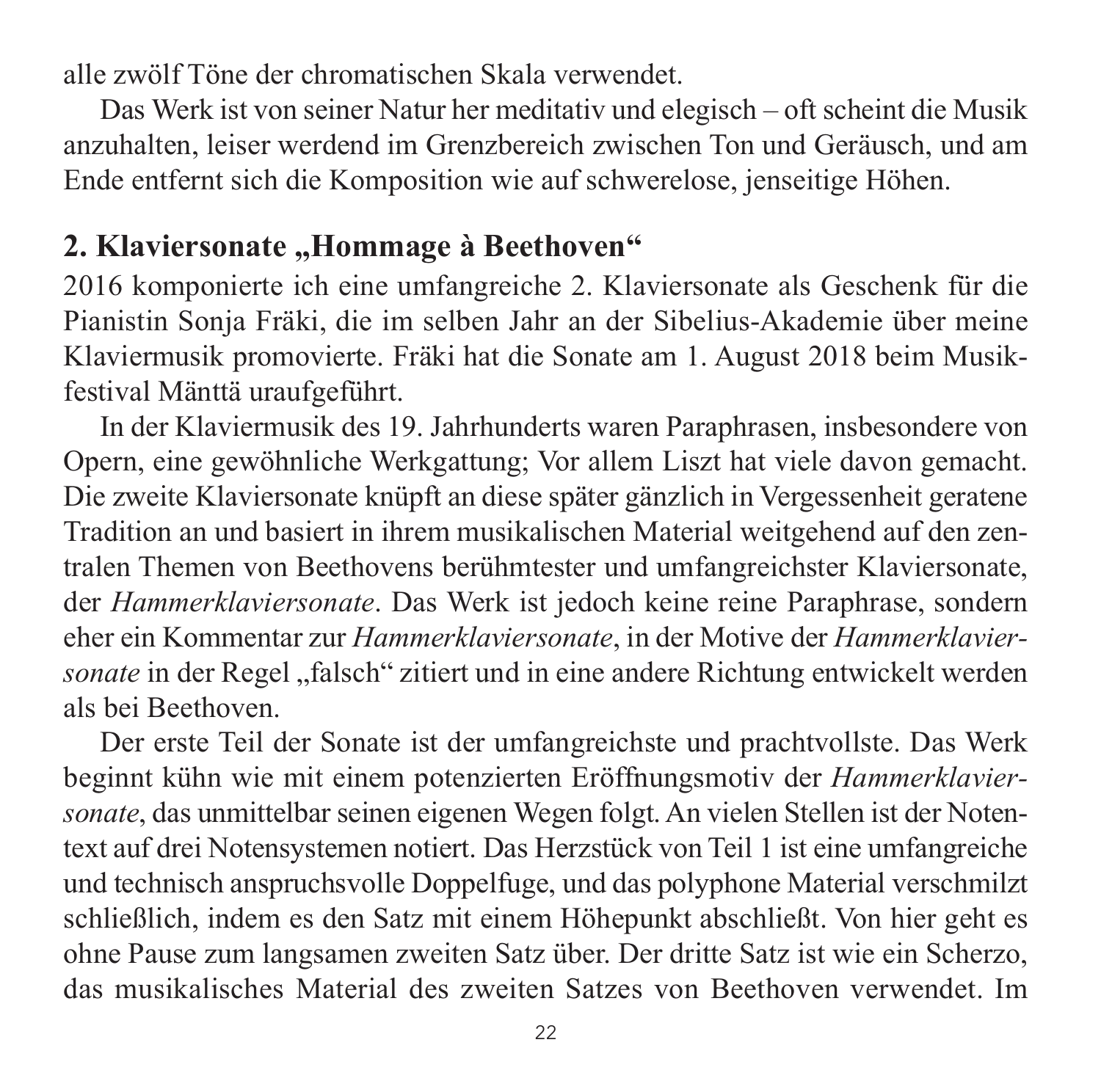vierten Teil, der den Klang von Glocken imitiert, gibt es keine Beethoven-Verbin dungen mehr. Der letzte Teil sammelt noch die Motive der Sonate, bis sie allmählich entkommen und der Triller der Vögel die Sonate ihrem rätselhaften Ende entgegenführt.

Somit steht im Hintergrund der Sonate der Geist Beethovens wie aus heutiger Zeit betrachtet. Unter meinen Werken gibt es eine andere, etwas ähnliche Komposition, nämlich das Streichquintett "Hommage à Schubert", das ebenso einen modernen Kommentar zu Schuberts Streichquintett anstrebt.

*© Kalevi Aho 2019*

Die kraftvollen und charismatischen Interpretationen des Cellisten **Samuli Peltonen** treten besonders im romantischen und zeitgenössischen Repertoire in den Vorder grund. Er ist Gewinner vieler internationaler Wettbewerbe und hat als Solist mit Symphonieorchestern in Finnland und auf internationaler Ebene zusammengearbeitet, unter anderem mit Dirigenten wie Sakari Oramo, Osmo Vänskä und Leif Segerstam. Derzeit ist er Solocellist an der Finnischen Nationaloper und wird häufig als Gast an die Oper Kopenhagen und die Opera Australia eingeladen. Auch als Kammermusiker blickt er auf eine sehr erfolgreiche internationale Karriere zurück. Zusammen mit Anna-Mari Peltonen ist er künstlerischer Leiter des Musik sommers Kaskinen. Er spielt auf einem Cello von Giovanni Grancino, dessen Kauf von Mandatum Life ermöglicht wurde.

*[www.samulipeltonen.com](http://www.samulipeltonen.com)*

Die finnische Pianistin **Sonja Fräki** hat sich auf die Klaviermusik von Kalevi Aho spezialisiert, über die sie an der Sibelius-Akademie promoviert hat. Sie hat 2016 ihr Studium als "Doctor of Music" abgeschlossen. Ihre CD mit der kompletten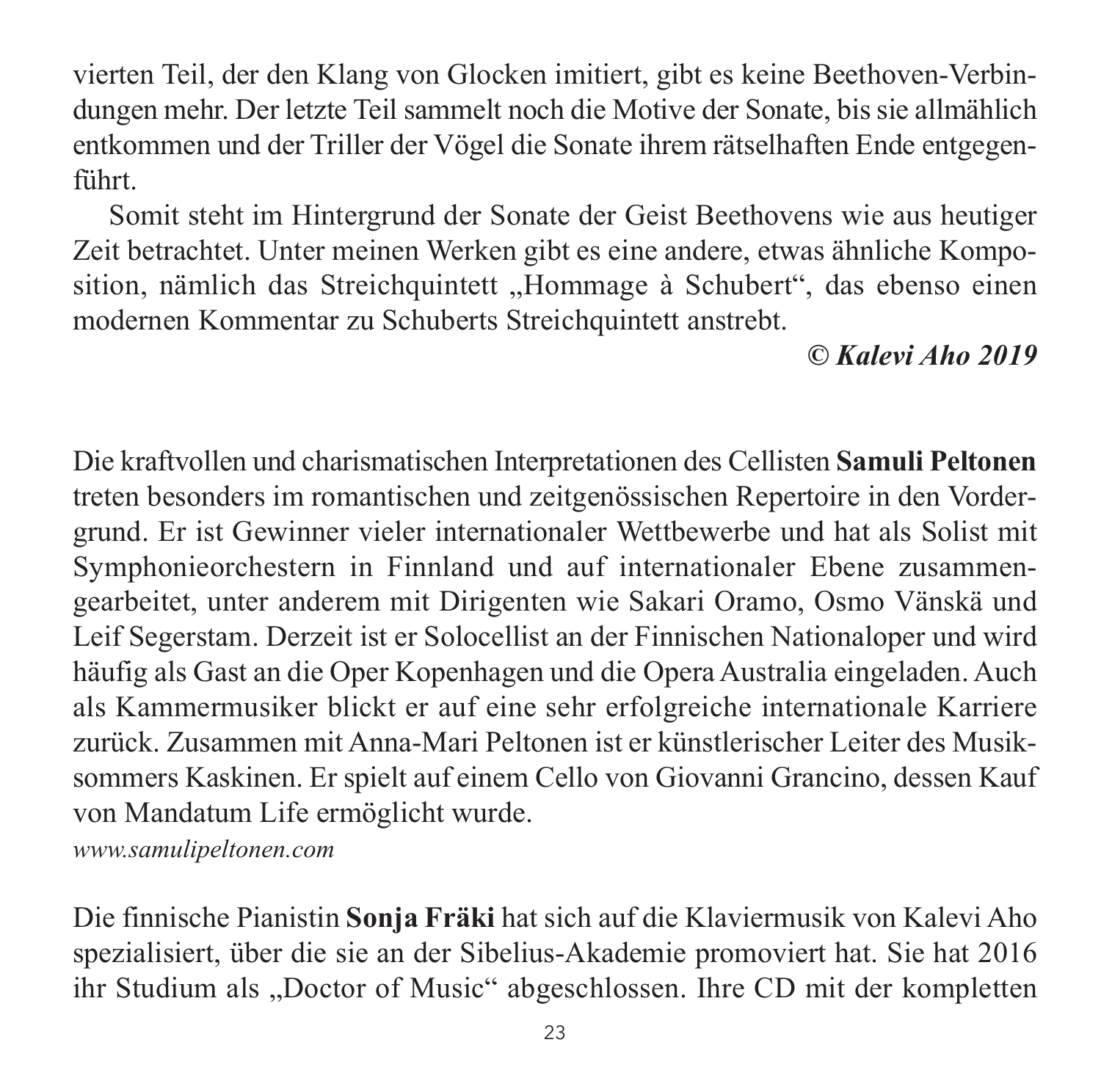Solo-Klaviermusik von Aho (BIS-2106) wurde im März 2015 von Musicweb Inter national zur Aufnahme des Monats gekürt. Sonja Fräki war bei mehreren internatio nalen Klavierwettbewerben erfolgreich, zum Beispiel beim Liszt-Wettbewerb in Breslau 2008 (3. Preis) und Schubert-Wettbewerb in Dortmund 2003 (4. Preis). Sie trat als Solistin mit verschiedenen Orchestern auf, darunter der Sinfonia Lahti, dem Philharmonischen Orchester Turku und der Tapiola Sinfonietta.

*[www.sonjafraki.com](http://www.sonjafraki.com)*

Der Dirigent, Komponist und Geiger **Jaakko Kuusisto** blickt auf eine lange Kar riere zurück, die in den 1990er Jahren durch eine Reihe von Erfolgen bei inter nationalen Violinwettbewerben eingeleitet wurde. Er gehört zu den am häufigsten aufgenommenen finnischen Instrumentalisten; Seine neueste Veröffentlichung sind die kompletten Sonaten und Partiten für Violine solo von J.S. Bach für BIS. Kuusistos Werkkatalog umfasst mehr als 30 Kompositionen: Kammer- und Vokal musik, Orchesterstücke und Opern sowie Filmmusik. Sein Repertoire als Dirigenten ist ebenso vielseitig und reicht vom Barock bis zu den neuesten neuen Werken, unabhängig vom Genre. Derzeit ist er Chefdirigent des Symphonieorchesters Kuopio und künstlerischer Leiter des Musikfestivals Oulu. *[www.jaakkokuusisto.fi](http://www.jaakkokuusisto.fi)*

Der Geiger, Dirigent und Komponist **Pekka Kuusisto** ist bekannt für seine frische Herangehensweise an Repertoire, Programmierung und Performance. Er tritt mit großen Orchestern weltweit auf und trat bei den Londoner BBC Proms, dem Edin burgh International Festival, dem Rheingau Musik Festival, dem Hollywood Bowl Los Angeles und dem Mostly Mozart Festival im New Yorker Lincoln Center auf. Er ist künstlerischer Partner des Mahler Chamber Orchestra und des Saint Paul Chamber Orchestra sowie "Artistic Best Friend" der Deutschen Kammerphilhar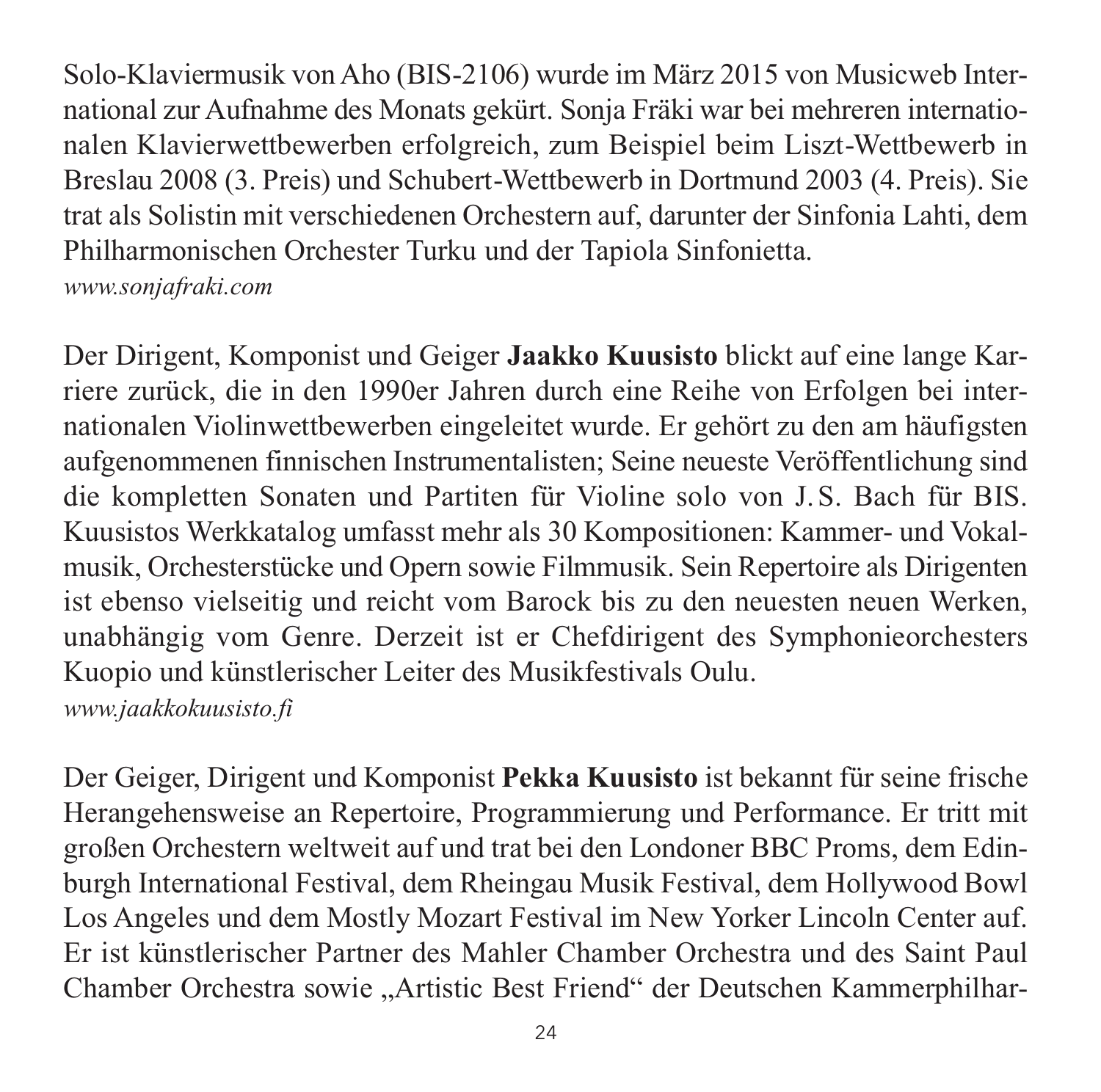monie Bremen. Als Verfechter der neuen Musik hat er Konzerte von Daníel Bjarnason, Sauli Zinovjev, Anders Hillborg, Andrea Tarrodi und Philip Venables urauf geführt.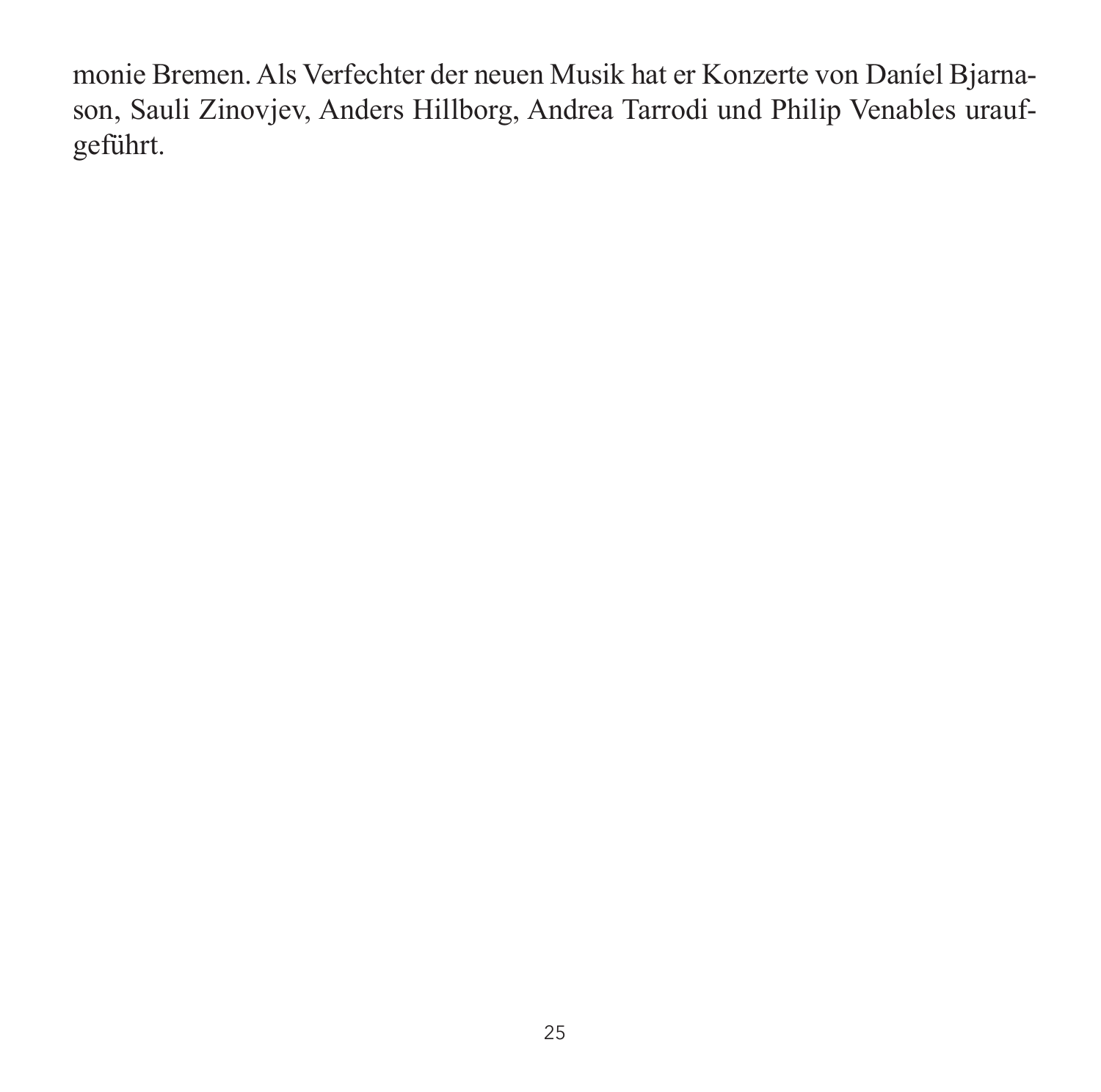#### **Kalevi Aho**

L'un des plus importants compositeurs contemporains de la Finlande, Kalevi Aho est né à Forssa dans le sud du pays le 9 mars 1949. Il a commencé ses études de violon dans sa ville natale à l'âge de dix ans et ses premières compositions datent aussi de cette époque. À l'automne de 1968, il entra à l'Académie Sibelius à Helsinki dans la classe de violon et celle de composition d'Einojuhani Rautavaara.

Après avoir obtenu son diplôme en composition (1971), Kalevi Aho a poursuivi ses études à Berlin (1971–72) comme élève de Boris Blacher à la Staatliche Hochschule für Musik und darstellende Kunst. Il a donné des cours de musicologie à l'université d'Helsinki de 1974 à 1988 et, de 1988 à 1993, il a enseigné la composition à l'Académie Sibelius. Il travaille comme compositeur indépendant à Hel sinki depuis l'automne 1993.

Le travail de Aho est centré particulièrement sur des œuvres orchestrales de grand format, des compositions de chambre et vocales ; aujourd'hui, son catalogue compte cinq opéras (1978–2013), dix-sept symphonies (1969–2017), trente-et-un con certos (1981–2018), trois symphonies de chambre pour orchestre à cordes, autre musique orchestrale et vocale ainsi que beaucoup de musique pour ensembles de chambre et pour instruments solos.

Il a fait aussi plusieurs arrangements et orchestrations d'œuvres d'autres com positeurs. Le projet le plus important a été la finition du ballet inachevé *Pyörteitä* (*Tourbillons*) d'Uuno Klami. En 1992, l'Orchestre symphonique de Lahti a nommé Kalevi Aho compositeur en résidence et, depuis 2012, il en est compositeur lauréat.

En Finlande, Aho s'est aussi mérité une bonne réputation comme compositeur assidu de musique et, grâce à ses écrits et ses déclarations, il occupe une place bien en vue dans la politique culturelle de la Finlande. Il a assumé plusieurs responsa bilités importantes dans la vie culturelle finlandaise.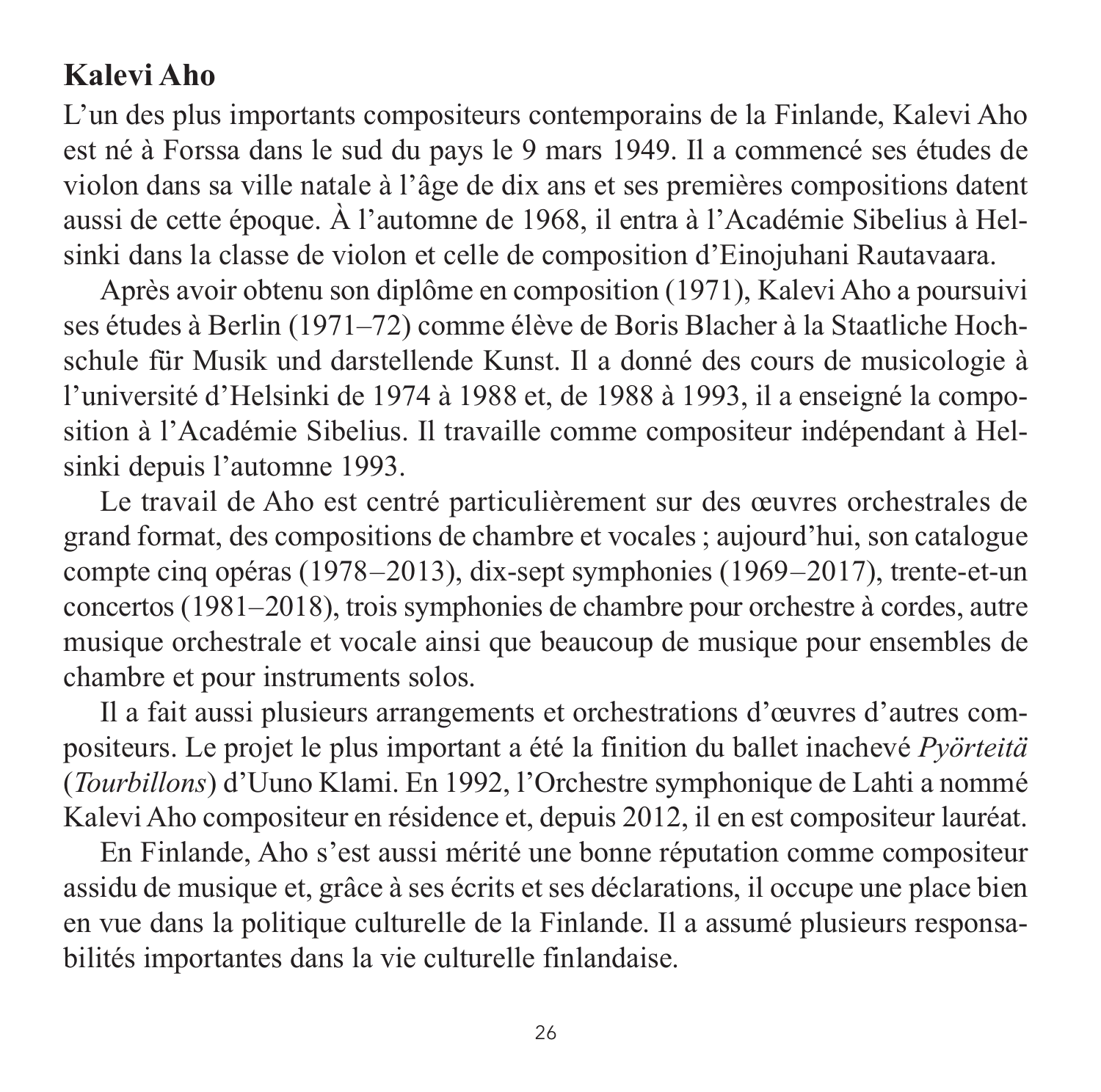### **Prélude, Toccata et Postlude pour violoncelle et piano**

*Prélude, Toccata et Postlude* pour violoncelle et piano date de 1974. J'ai d'abord commencé à écrire une œuvre solo pour violoncelle pour emploi dans un concours mais j'ai ensuite abandonné cette idée et j'ai écrit une pièce virtuose en trois sec tions contrastantes pour duo de violoncelle/piano. Le Prélude commence avec force mais dans un tempo relativement calme. L'épisode central est la Toccata qui passe très rapidement et teste les limites des possibilités virtuoses du violoncelle et du piano. Le Postlude forme une coda douce et paisible à l'œuvre. La pièce a été créée par Erkki Rautio et Ralf Gothóni à Helsinki le 14 février 1977.

#### **Lamento pour deux violons**

J'ai composé *Lamento* en février 2001 à la mémoire du jeune violoniste Sakari Laukola. Quand Sakari (Sakke) nous quitta après une longue maladie, ses parents prirent contact avec moi et me demandèrent une pièce pour deux violons pour les funérailles de leur fils. J'avais moi-même connu Sakari Laukola ; nous avons joué par exemple au même pupitre pendant quelques années à l'Orchestre de la société musicale de Turku qui se réunit une fois l'an. J'ai immédiatement écrit *Lamento* et il fut créé par les meilleurs amis de Sakke, les violonistes Janne Malmivaara et Tuomas Rousi à côté de son cercueil à la Ylösnousemuskappeli (Chapelle de la Résurrection) à Turku le 16 février 2001. Quelques mois plus tard, j'en ai fait une version pour deux altos.

La pièce repose sur un motif issu des notes musicales dans le nom Sakari Laukola : Es (mi bémol), A – A (la) – ré – la – la. Après un début hésitant, l'œuvre accroît graduellement sa vitesse, montant à un sommet dans le registre aigu. La fin de la pièce est dominée par un simple motif répété de nombreuses fois, une sorte de geste d'adieu musical.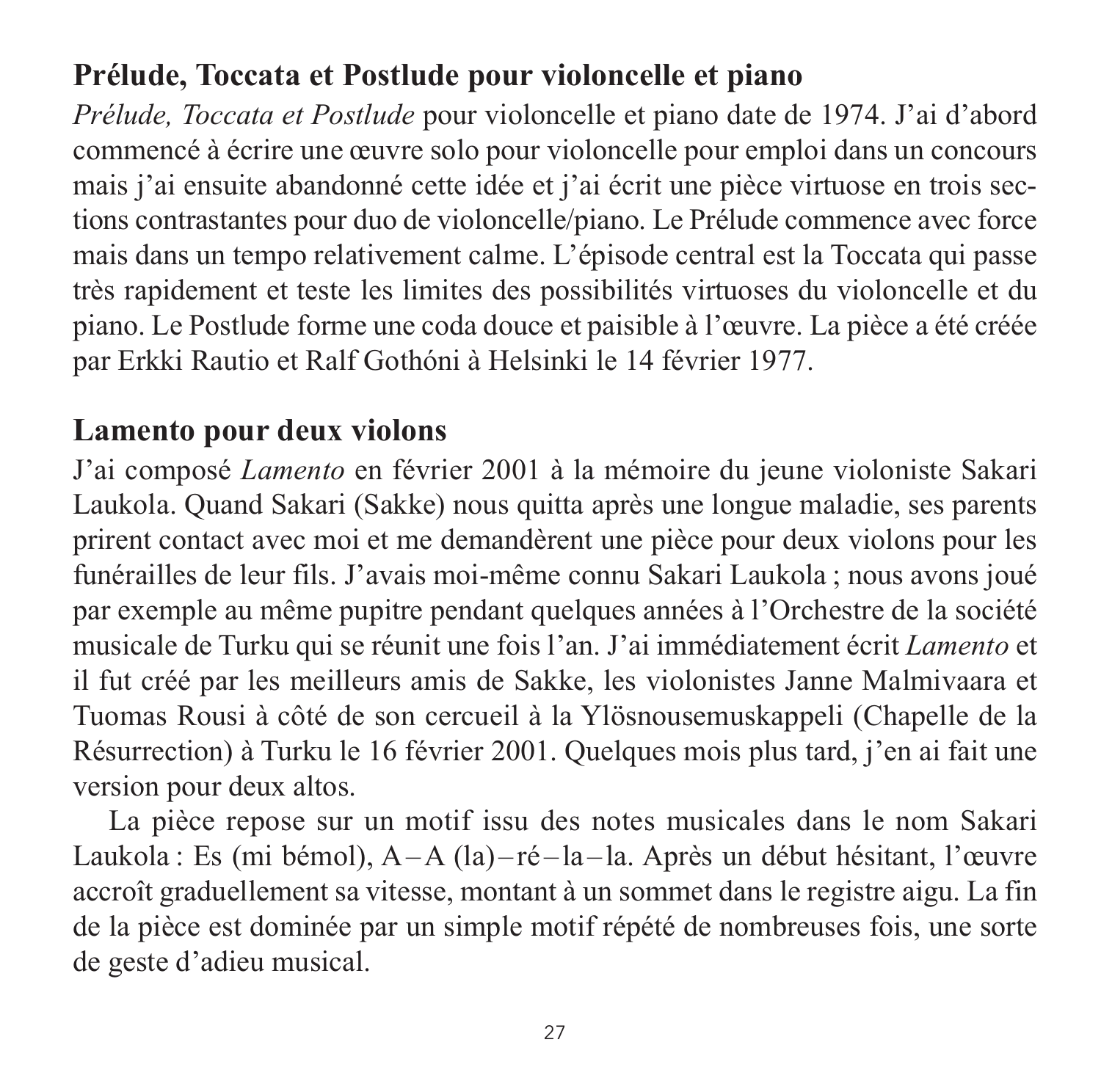#### **Halla pour violon et piano**

J'ai composé *Halla* comme pièce imposée dans un concours nordique pour duos violon/piano qui devait avoir lieu à Vaasa en 1992. Le concours fut cependant annulé et la pièce fut créée au Festival de musique de chambre de Kuhmo le 27 juillet 1994 par Semmy Stahlhammer et Juhani Lagerspetz. *Halla* comprend deux sections principales ; les masses sonores sont mises en mouvement avec une puis sance robuste et le caractère de l'œuvre se fragilise graduellement. En choisissant le titre, j'ai voulu utiliser un beau mot finlandais : *Halla* (givre) se réfère à la fin friable, « gelée » de l'œuvre.

#### **Sonate pour violon solo**

En 1972–73, j'ai fait mon service militaire comme civil au centre de soins pour alcooliques de Perniö. J'avais un violon avec moi et c'est à Perniö, dans mon temps libre, que j'ai composé ma Sontate pour violon solo. J'avais travaillé les sonates pour violon seul de Bach et j'avais aussi lu superficiellement la Sonate pour violon solo de Bartók et ces œuvres servirent de modèles à ma pièce. L'œuvre est en un mouvement et dure environ 21 minutes ; elle repose entièrement sur le motif B– A–C–H (si bémol, la, do, si naturel) entendu d'abord comme sol – fa dièse, la – sol dièse et ensuite aussi sur d'autres hauteurs de son.

Elle commence richement, dans le tempo de la célèbre Chaconne de Bach, quoi que le début de ma pièce n'adhère pas si clairement à la forme de chaconne. Un passage *pizzicato* difficile mène à un tempo plus rapide où la musique grimpe dans le registre le plus aigu du violon et aboutit simultanément à un grand sommet. Par contraste, un calme passage rêveur *Andante* précède une fugue majestueuse sur le thème B–A–C–H. Enfin la coda, en forme plus libre, clôt la sonate avec son motif principal.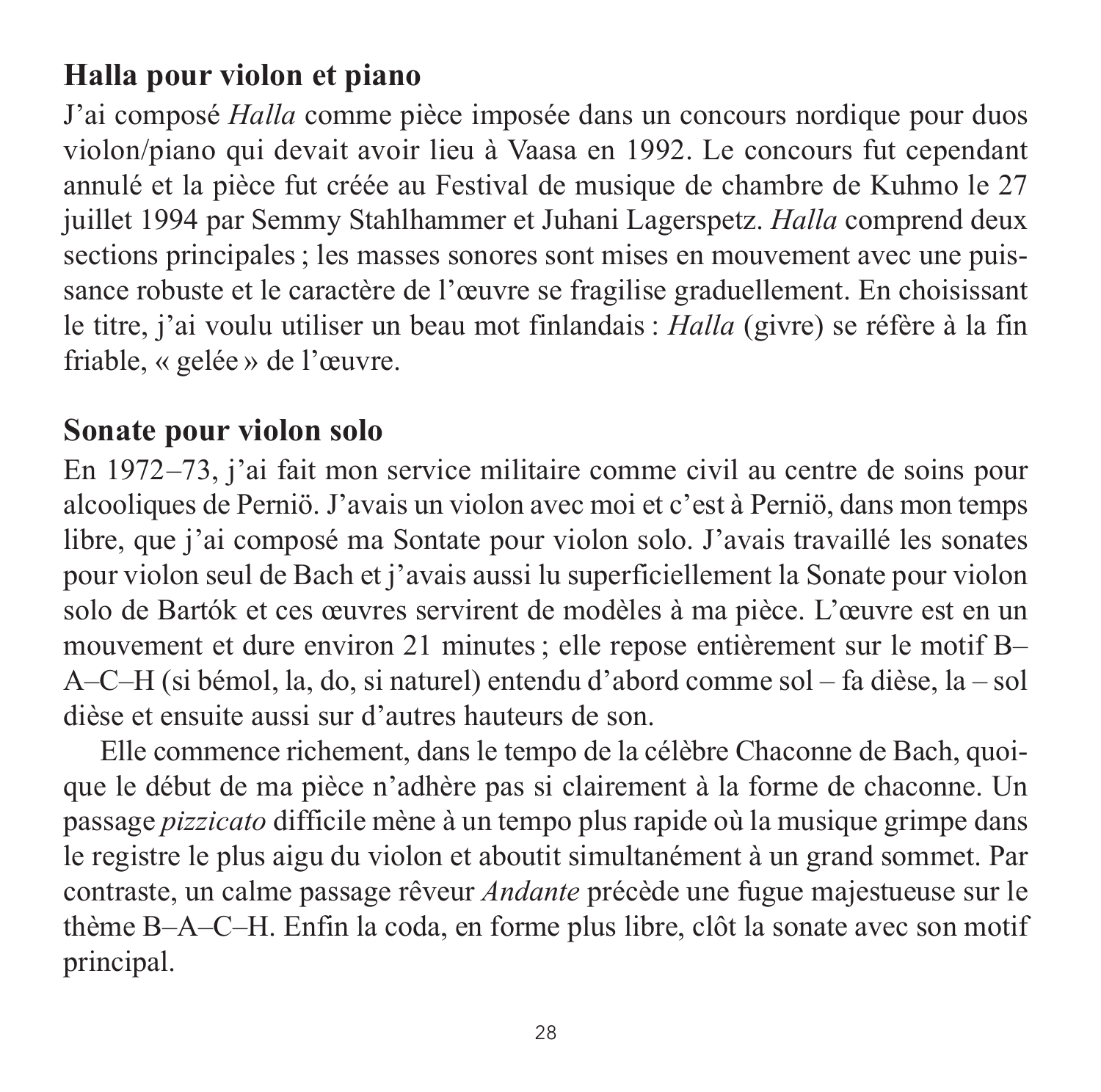En écrivant la Sonate pour violon solo, je m'y suis assez exercé pour pouvoir la jouer quelques fois pour des amis. La création publique officielle n'eut toutefois lieu que le 17 avril 1978 quand Olavi Pälli la joua à un concert à Helsinki.

#### **In memoriam Pehr Henrik Nordgren pour violon solo**

En 2009, le violoniste et chef d'orchestre John Storgårds jouait en soliste au festival Lux Musicæ à Siuntio. Il voulait présenter une création à son concert pour violon solo et, en février 2008, en planifiant son programme, Storgårds demanda à Pehr Henrik Nordgren une pièce appropriée. Pehr Henrik était déjà très malade alors et il mourut le 25 août 2008 sans avoir commencé à composer la pièce.

Quand il apprit la nouvelle du décès de Nordgren, Storgårds m'appela immé diate ment et suggéra que je compose une œuvre intitulée *In memoriam Pehr Henrik Nordgren* pour son concert à Siuntio. Je fus ravi de me mettre à la tâche, par respect pour le compositeur qui avait été un bon ami. J'écrivis l'œuvre en mai 2009 et elle fut créée par Storgårds le 15 novembre suivant.

La pièce de dix minutes repose sur les notes musicales du nom de Pehr Henrik Nordgren: E<sup> $-$ </sup>H $-$ D $-$ G (mi $-si$ <sup>-ré $-sol$ ). Ces notes constituent le cadre d'une gamme</sup> de huit notes – que j'appelle la gamme de Nordgren – comme suit: mi – fa – sol – sol dièse – la dièse – si – do – ré. Toute la pièce est basée sur cette gamme ; c'est pourquoi elle n'utilise pas toutes les douze notes de la gamme chromatique.

Le caractère de la pièce est méditatif et élégiaque – la musique fait souvent une pause à la frontière entre une note musicale et du bruit et, à la fin, la musique se retire comme vers l'apesanteur, des hauteurs d'un autre monde.

#### **Sonate pour piano no 2, « Hommage à Beethoven »**

J'ai composé ma grande Sonate pour piano no 2 en 2016 comme présent pour la pianiste Sonja Fräki qui obtint son doctorat à l'Académie Sibelius cette année-là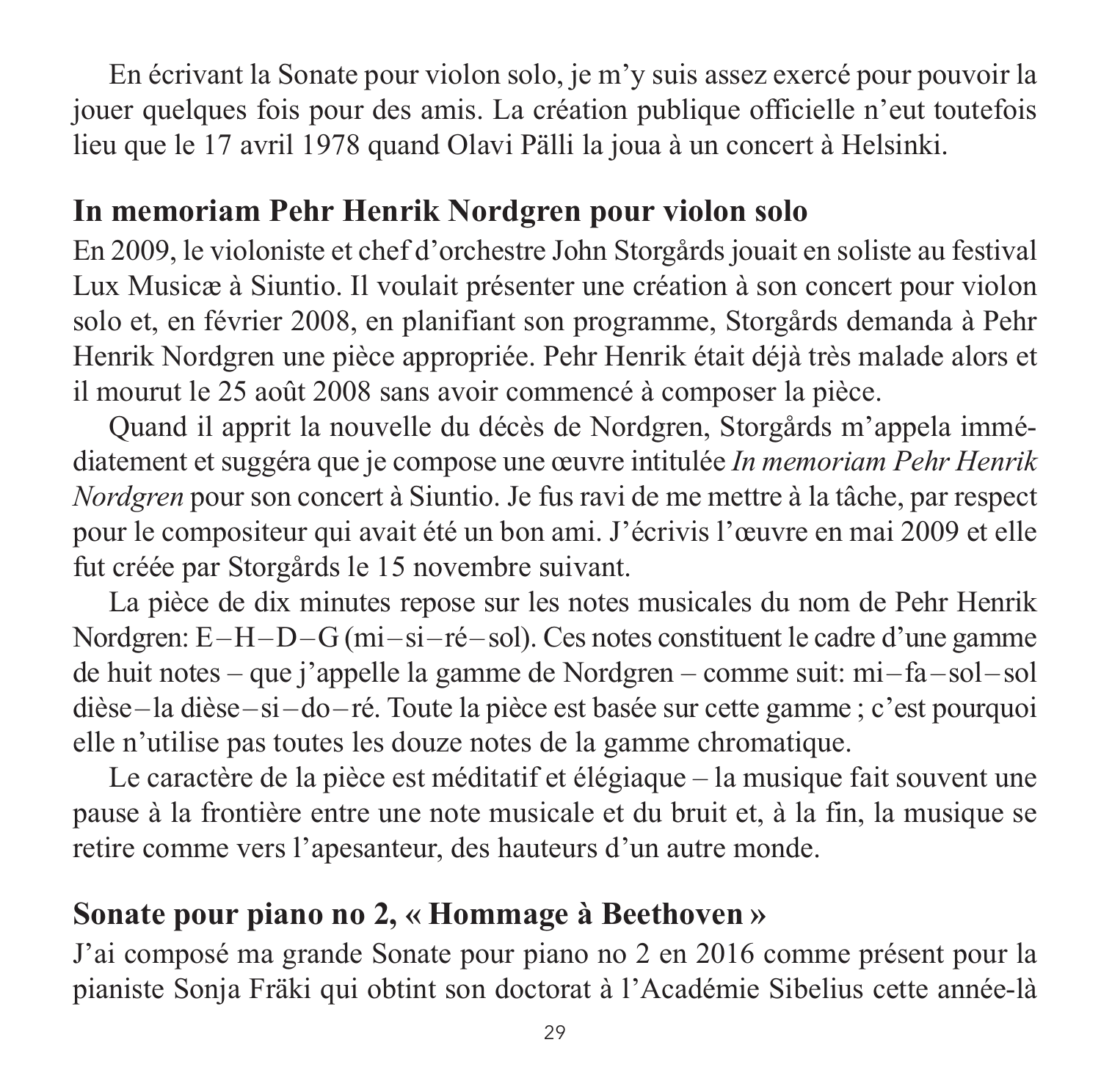avec ma musique pour piano comme sujet. Fräki donna la création de la sonate au Festival de musique de Mänttä le 1er août 2018.

En musique pour piano du  $19^e$  siècle, les paraphrases – surtout d'opéras – étaient chose commune ; Liszt par exemple en fit plusieurs. Ma Seconde Sonate pour piano est reliée à cette tradition subséquemment en majeure partie oubliée. Son matériel musical est en général basé sur les plus importants thèmes de la sonate pour piano la plus osée et étendue de Beethoven, la sonate « Hammerklavier », mais il s'agit plutôt ici d'un commentaire sur la sonate « Hammerklavier » où les motifs de Beethoven sont souvent mal cités et développés dans une direction différente.

Le premier mouvement de la sonate est le plus long et imposant. Il commence avec robustesse, comme le motif d'ouverture de la « Hammerklavier » avec un élan supplémentaire, une idée qui suit immédiatement son propre chemin. L'écriture pour piano est souvent répandue sur trois portées. Au cœur du mouvement se dé roule une grande fugue double, techniquement exigeante, et le matériel polyphonique finit par se fondre avec le thème principal, couronnant le mouvement en entier. Le lent second mouvement suit sans arrêt. Le troisième mouvement ressemble à un scherzo, basé sur le matériel musical du second mouvement de Beethoven. Le quatrième mouvement, qui imite le son de cloches, n'a pas de lien avec Beethoven. Le mouvement final rassemble les motifs de la sonate jusqu'à ce qu'ils se libèrent et le chant d'oiseau mène la sonate à sa conclusion énigmatique.

L'esprit de Beethoven plane à l'arrière-fond de la sonate et est vu dans une perspective contemporaine. J'ai composé une autre œuvre comparable, le quintette à cordes « Hommage à Schubert », qui de même veut être un commentaire contemporain au Quintette à cordes de Schubert.

*© Kalevi Aho 2019*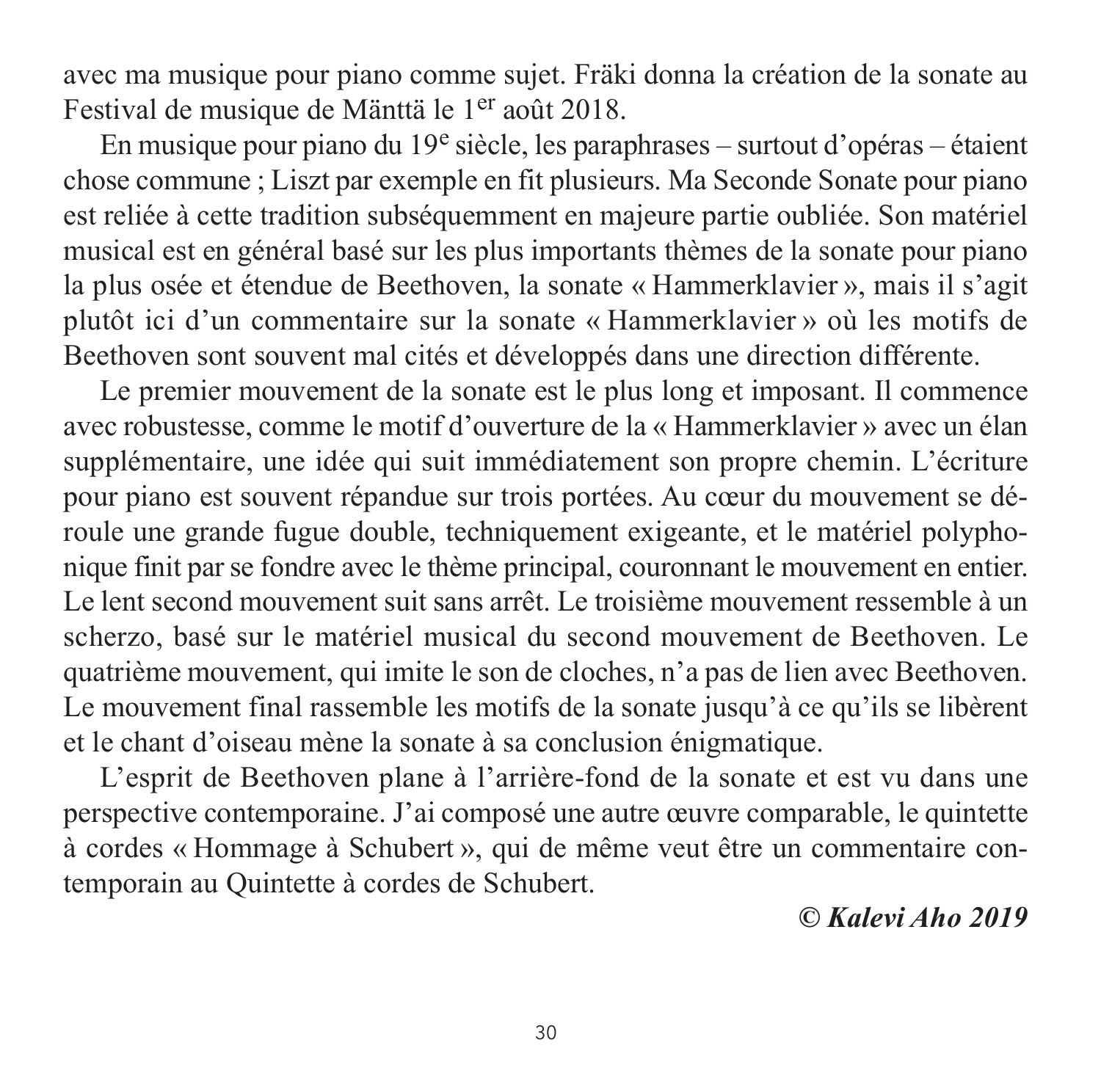Les interprétations énergiques et carismatiques du violoncelliste **Samuli Peltonen** sont particulièrement en vue dans le répertoire romantique et contemporain. Il a gagné plusieurs concours internationaux et il a joué en soliste avec des orchestres symphoniques en Finlande et sur la scène internationale, collaborant avec les chefs Sakari Oramo, Osmo Vänskä et Leif Segerstam. Actuellement premier violoncelle à l'Opéra national finlandais, il est fréquemment invité comme premier violoncelle invité à l'Opéra de Copenhague et l'Opéra d'Australie. Comme chambriste, il pour suit aussi une carrière internationale très réussie. Il joue d'un violoncelle de Giovanni Grancino dont l'achat lui fut rendu possible par Mandatum Life.

*[www.samulipeltonen.com](http://www.samulipeltonen.com)*

La pianiste finlandaise **Sonja Fräki** se spécialise dans la musique pour piano de Kalevi Aho qui était le sujet de son doctorat à l'Académie Sibelius. Elle obtint son doctorat en musique en 2016. Son disque présentant l'intégrale de la musique pour piano solo de Aho (BIS-2106) fut nommé Recording of the Month par Musicweb International en mars 2015. Sonja Fräki a connu du succès à plusieurs concours internationaux pour piano, dont le Concours Liszt à Wrocław en 2008 (3<sup>e</sup> prix) et Concours Schubert à Dortmund en 2003 (4e prix). Elle s'est produite comme soliste avec divers orchestres dont l'Orchestre symphonique de Lahti, l'Orchestre philhar mo nique de Turku et Tapiola Sinfonietta.

*[www.sonjafraki.com](http://www.sonjafraki.com)*

Le chef d'orchestre, compositeur et violoniste **Jaakko Kuusisto** jouit d'une impor tante carrière lancée par une série de succès à des concours internationaux pour violon dans les années 1990. Il figure parmi les instrumentistes finlandais les plus souvent enregistrés sur disque ; sa dernière sortie est l'intégrale des sonates solos et partitas de J.S. Bach sur BIS. Les compositions de Kuusisto comptent plus de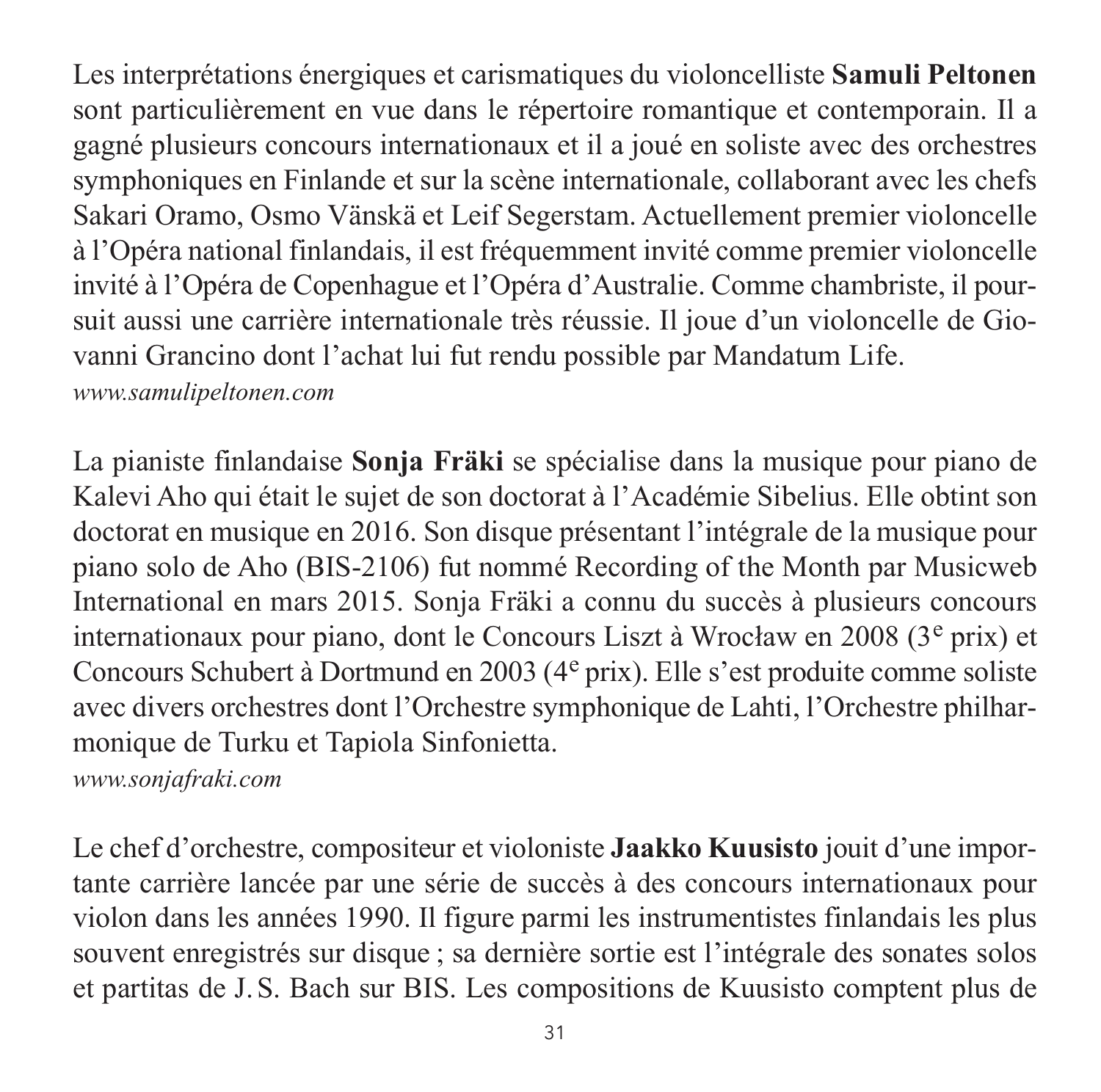30 opus: musique de chambre et vocale, pièces pour orchestre et opéras ainsi que musique de film. Son répertoire de chef est tout aussi varié et passe du baroque aux dernières œuvres contemporaines, quel que soit le genre. Il est présentement chef attitré de l'Orchestre symphonique de Kuopio et directeur artistique du Festival de musique d'Oulu.

*[www.jaakkokuusisto.fi](http://www.jaakkokuusisto.fi)*

Le violoniste, chef d'orchestre et compositeur **Pekka Kuusisto** est connu pour la fraîcheur de son approche du répertoire, ses programmes et exécutions. Il dirige d'im portants orchestres dans le monde et il s'est produit aux Proms de la BBC de Londres, au Festival international d'Edinbourg, Rheingau Musik Festival, Hollywood Bowl Los Angeles et Festival Mostly Mozart au Centre Lincoln à New York. Il entretient des liens artistiques comme partenaire de l'Orchestre de chambre Mahler et l'Orchestre de chambre de Saint-Paul ; il est aussi «meilleur ami artis tique» avec la Deutsche Kammerphilharmonie Bremen. Un défenseur de la mu sique nouvelle, il a donné la création de concertos de Daníel Bjarnason, Sauli Zinovjev, Anders Hillborg, Andrea Tarrodi et Philip Venables.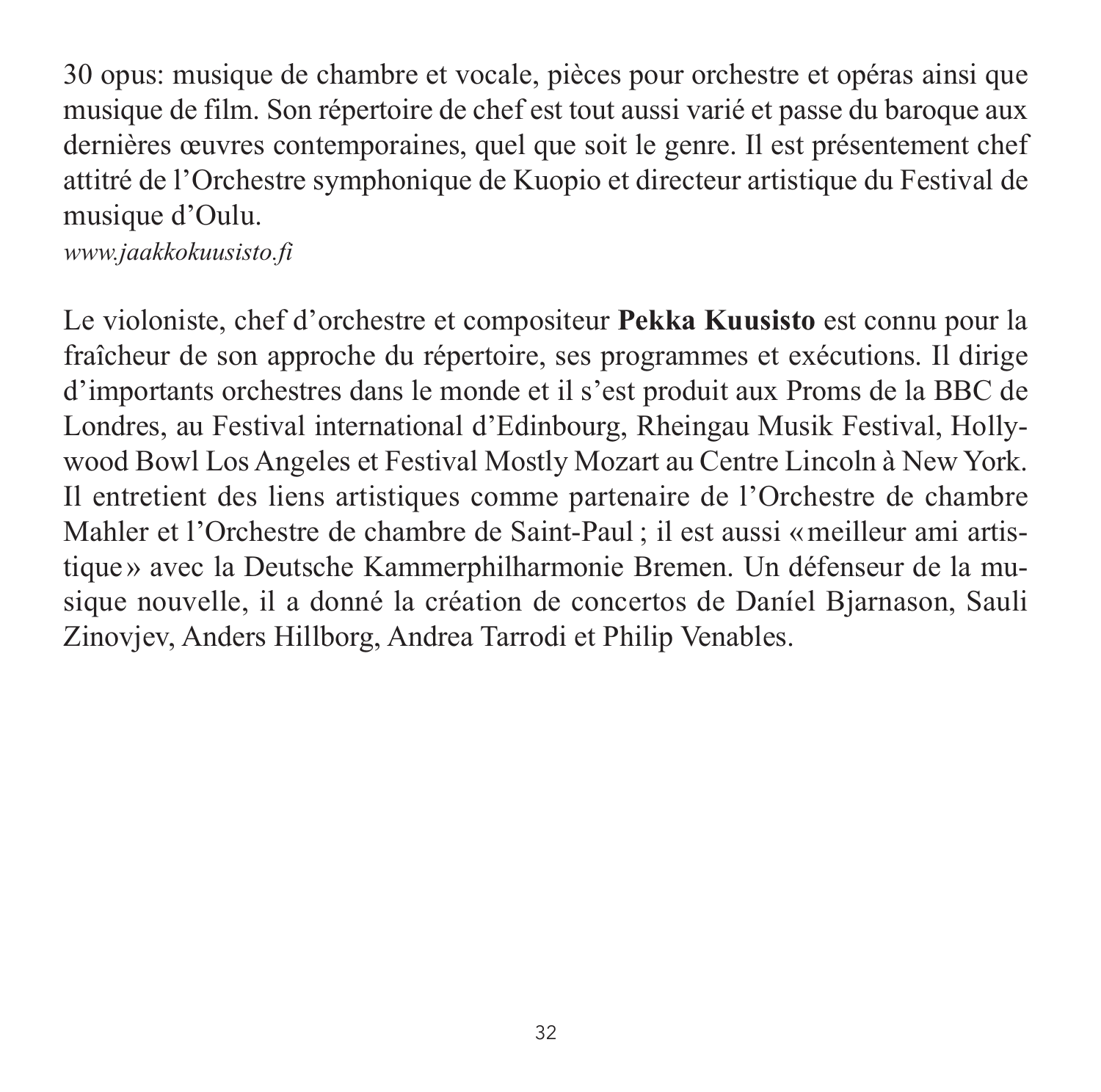#### More chamber works by Kalevi Aho on BIS

Quintet for bassoon and string quartet Quintet for alto saxophone, bassoon, viola, cello and double bass Sinfonia Lahti Chamber Ensemble (BIS-866)

Oboe Quintet · Seven Inventions and Postlude for oboe and cello Quintet for flute, oboe, violin, viola and cello Sinfonia Lahti Chamber Ensemble (BIS-1036)

Solo III for flute Sharon Bezaly (included on BIS-1159)

Solo X for French horn Marie-Luise Neunecker (included on BIS-1859 SACD)

Solo IX for oboe · Sonata for oboe and piano Piet Van Bockstal *oboe* · Yutaka Oya *piano* (included on BIS-1876 SACD)

Clarinet Quintet · Trio for clarinet, viola and piano · Sonata for two accordions Osmo Vänskä *clarinet* · Sarah Kwak & Gina DiBello *violins* · Thomas Turner *viola* Anthony Ross *cello* · Susan Billmeyer *piano* · Veli & Susanne Kujala *accordions* (BIS-1886)

Three Interludes · Alles Vergängliche (Sinfonia for organ) Jan Lehtola (BIS-1946 SACD)

Ludus Solemnis — music for and with organ Jan Lehtola *organ* and others (BIS-1966 SACD)

Works for Solo Piano Sonja Fräki (BIS-2106 SACD)

Solo V for bassoon Bram van Sambeek (included on BIS-2206 SACD)

Solo I for violin · Quintet for oboe, clarinet, bassoon, horn and piano Jaakko Kuusisto *violin* and others (included on BIS-2216 SACD)

Wind Quintets Nos 1 & 2 Berlin Philharmonic Wind Quintet (BIS-2176 SACD)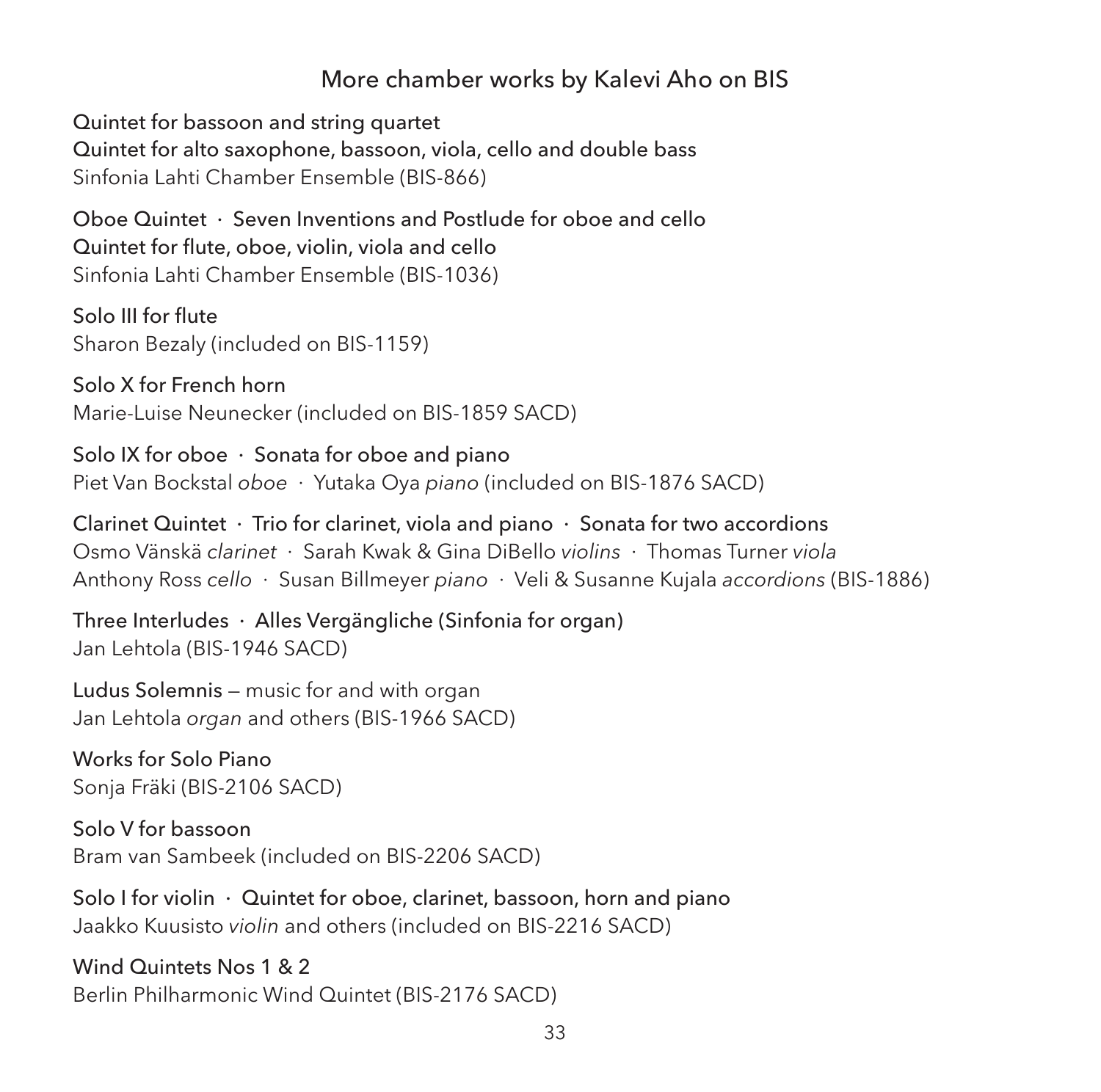The music on BIS's Hybrid SACDs can be played back in Stereo (CD and SACD) as well as in 5.0 Surround sound (SACD).

Our surround sound recordings aim to reproduce the natural sound in a concert venue as faithfully as possible, using the newest technology. In order to do so, all channels are recorded using the full frequency range, with no separate bass channel added. If your sub-woofer is switched on, however, most systems will also automatically feed the bass signal coming from the other channels into it. In the case of systems with limited bass reproduction, this may be of benefit to your listening experience.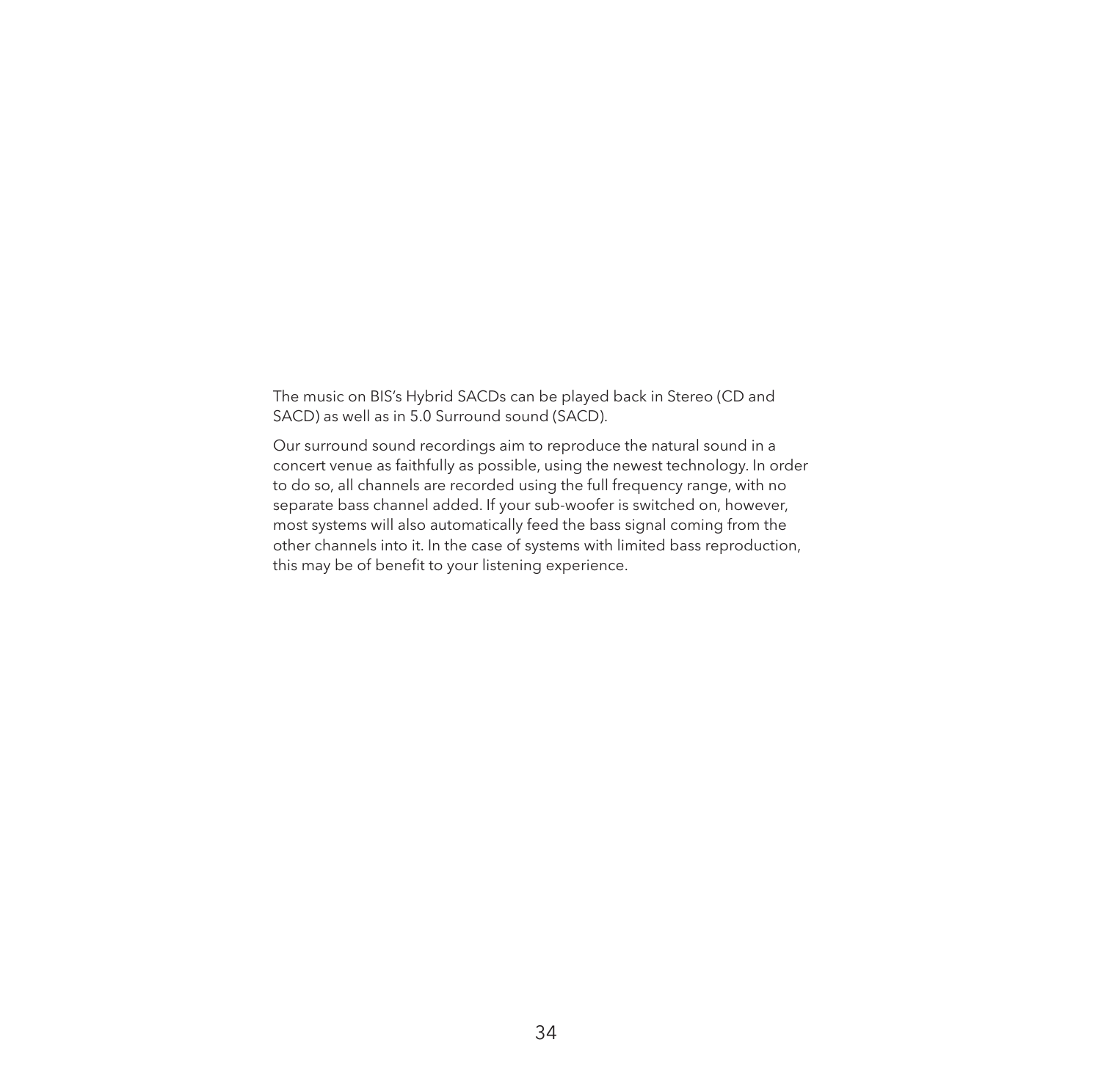#### Instrumentarium:

Samuli Peltonen Cello: Giovanni Grancino 1702; Bow: Charles Peccatte Sonja Fräki Grand piano: Steinway D Jaakko Kuusisto Violin: Matteo Goffriller (1702); Bow: A. Lamy

#### Recording Data

| Recordina:                      | April 2017 [tracks 1-3, 5]; October 2018 [tracks 2, 6-14] at the Kalevi Aho Hall, Lahti, Finland<br>Producers and sound engineers: Thore Brinkmann (Take5 Music Production) [tracks 2, 6-14]<br>Hans Kipfer (Take5 Music Production) [tracks 1-3, 5] |
|---------------------------------|------------------------------------------------------------------------------------------------------------------------------------------------------------------------------------------------------------------------------------------------------|
|                                 | Piano technician: Ari Helo                                                                                                                                                                                                                           |
| Equipment:                      | BIS's recording teams use microphones from Neumann, DPA and Schoeps, audio electronics                                                                                                                                                               |
|                                 | from RME, Lake People and DirectOut, MADI optical cabling technology, monitoring equipment                                                                                                                                                           |
|                                 | from B&W, STAX and Sennheiser, and Sequoia and Pyramix digital audio workstations.                                                                                                                                                                   |
|                                 | Original format: 24-bit / 96 kHz                                                                                                                                                                                                                     |
| Post-production:                | Editing and mixing: Thore Brinkmann [tracks 2, 6-14]; Hans Kipfer [tracks 1-3, 5]                                                                                                                                                                    |
| Executive producer: Robert Suff |                                                                                                                                                                                                                                                      |

#### Booklet and Graphic Design

Cover text: © Kalevi Aho 2019 Translations: Andrew Barnett (English); Elke Albrecht (German); Arlette Lemieux-Chené (French) Front cover image: © Juan Hitters Photo of Kalevi Aho: © Romain Etienne/Fennica Gehrman Typesetting, lay-out: Andrew Barnett (Compact Design)

BIS Records is not responsible for the content or reliability of any external websites whose addresses are published in this booklet.

BIS recordings can be ordered from our distributors worldwide. If we have no representation in your country, please contact: BIS Records AB, Stationsvägen 20, SE-184 50 Åkersberga, Sweden  $Tel: +46.854410230$  [info@bis.se](mailto:info@bis.se) [www.bis.se](http://www.bis.se)

BIS-2186 **9** & © 2020, BIS Records AB, Sweden.